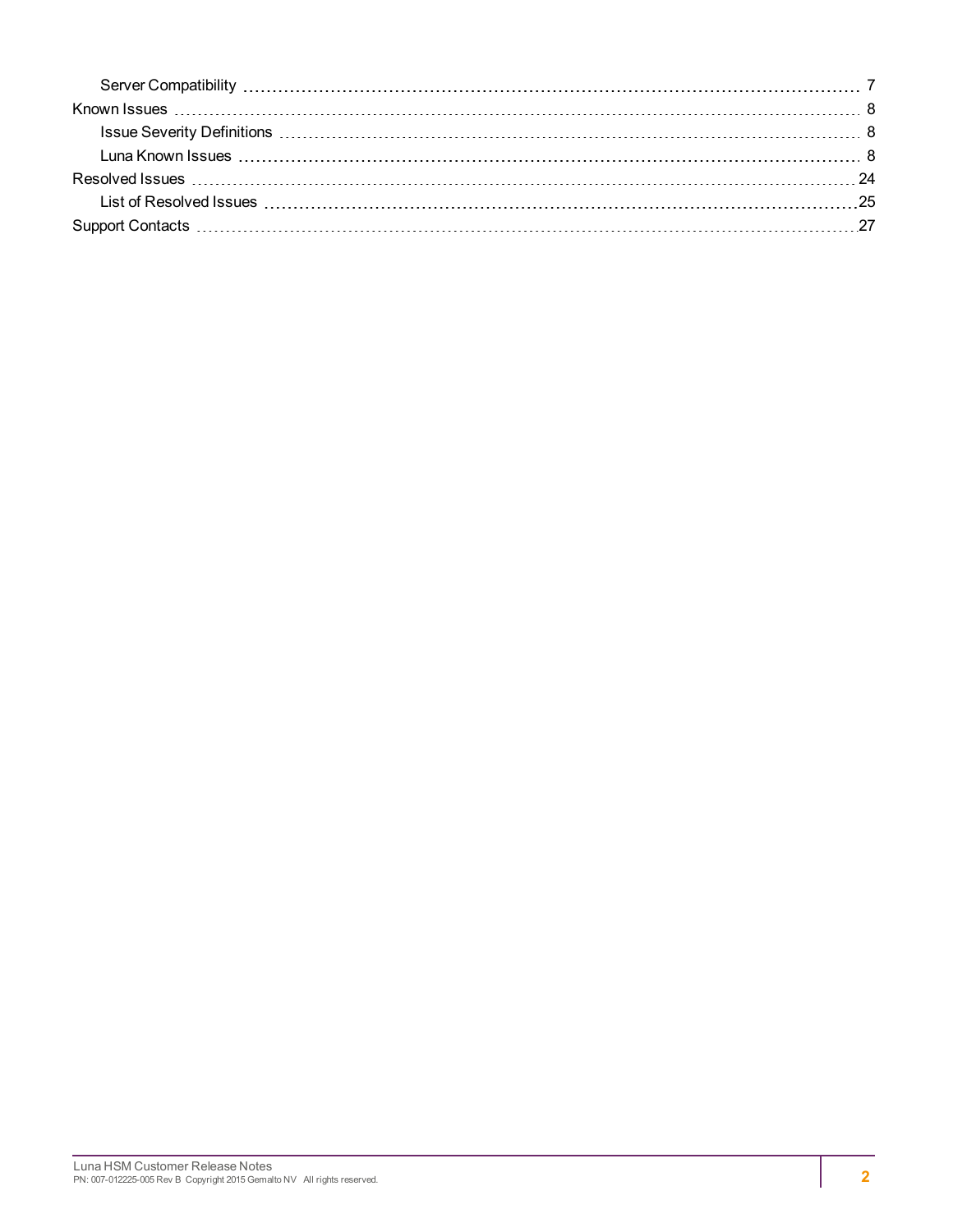# <span id="page-2-0"></span>**Product Description**

The Luna family of hardware security modules (HSMs) provides FIPS-certified, PKCS#11-compliant cryptographic services in a high-performance, ultra-secure, and tamper-proof hardware package. By securing your cryptographic keys in hardware, Luna HSMs provide robust protection for your secure transactions, identities, and applications. They also offer high-performance encryption, decryption, authentication, and digital signing services. Luna HSMs are available in the following form factors which offer multiple levels of performance and functionality:

#### <span id="page-2-1"></span>**Luna SA**

Luna SA is a network-based, Ethernet-attached HSM appliance that offers up to 100 HSM partitions, high-availability configuration options, remote management PED and backup, and dual hot-swappable power supplies. Luna SA provides cryptographic services for network clients that are authenticated and registered against HSM partitions. Two models of Luna SA are available – password authenticated and PED authenticated - in two performance variants, the Luna SA-1700 and Luna SA-7000, which are capable of 1700 and 7000 (RSA 1024-bit) signings per second respectively.

### <span id="page-2-2"></span>**Luna PCI-E**

Luna PCI-E is a PCI-E form factor HSM that is installed directly into an application server to provide cryptographic services for the applications running on the server. Two models of Luna PCI-E are available – password authenticated and PED authenticated - in two performance variants, the Luna PCI-E-1700 or PCI-E-7000 which are capable of 1700 and 7000 (RSA 1024-bit) signings per second respectively.

### <span id="page-2-3"></span>**Luna G5**

Luna G5 is a USB-attached HSM that is attached directly to an application server, to provide cryptographic services for the applications running on the server.

# <span id="page-2-4"></span>**Release Description**

<span id="page-2-5"></span>Luna HSM 6.1 is a field upgrade which introduces some features to improve the scalability and enhance the ability to work in multi-tenant environments.

# **New Features and Enhancements**

<span id="page-2-6"></span>The following are summaries of features new to Luna HSM in release 6.1.

#### **SM3 Mechanisms**

Mechanisms are included to implement the SM3 algorithms.

#### <span id="page-2-7"></span>**[requires firmware version 6.23.0 or newer]**

#### **ECDH Performance Improved**

The performance of ECDH derive functionality is improved for both PKCS#11 and Java. This requires use of the new call, CA\_DeriveKeyAndWrap.

#### **[requires firmware version 6.23.0 or newer]**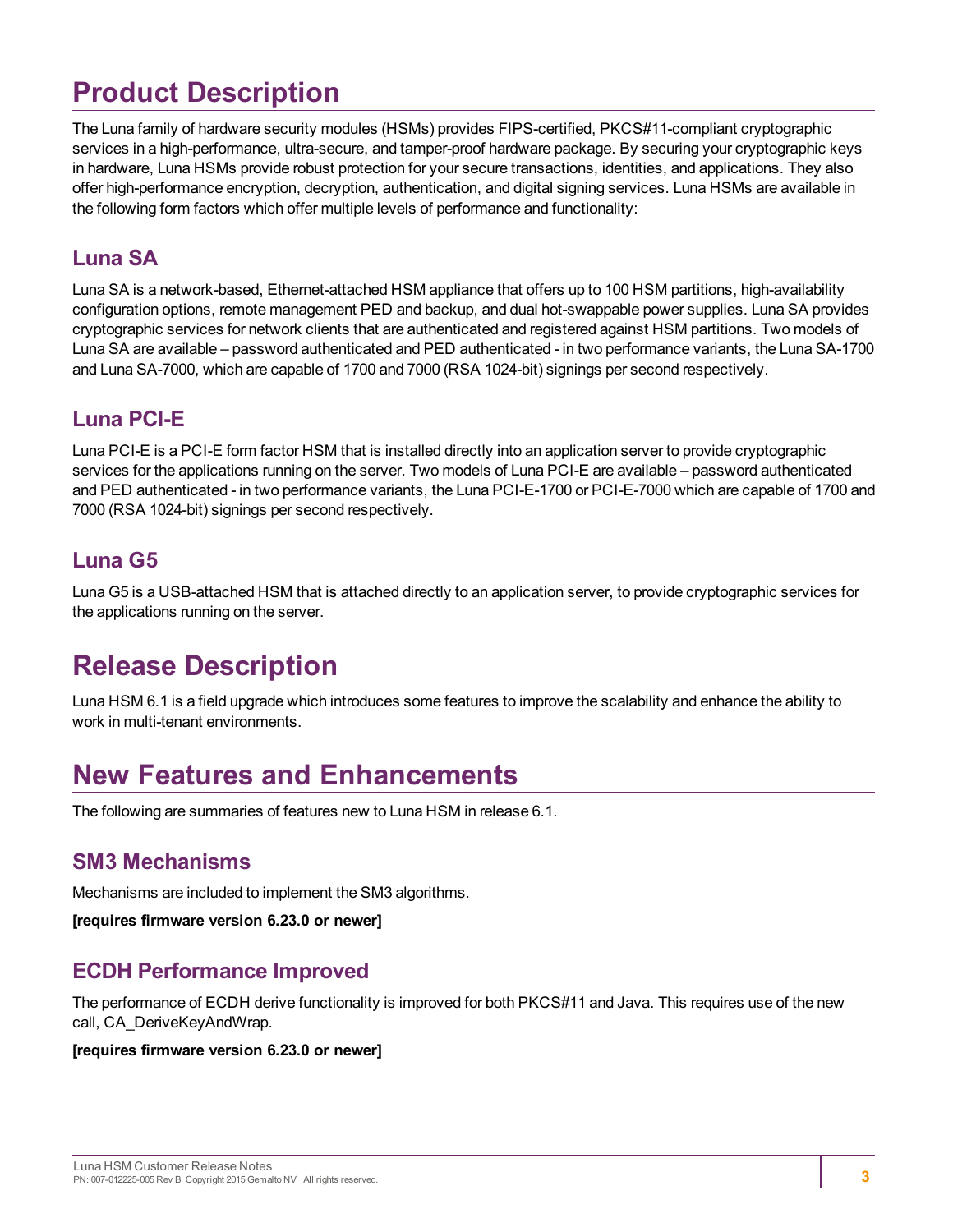#### <span id="page-3-0"></span>**GMAC**

Support for the sign/verify GMAC subset of GMC algorithm is added, improving performance. GMAC is available via PKCS#11, JCPROV, and JSP, although PKCS#11 offers the best performance.

#### <span id="page-3-1"></span>**[requires firmware version 6.23.0 or newer]**

#### **RADIUS**

Authentication via RADIUS (Remote Authentication Dial-In User Service) server is now officially supported.

<span id="page-3-2"></span>**[no firmware dependency]**

# **Advisory Notes**

<span id="page-3-3"></span>This section highlights important issues you should be aware of before deploying this release.

### **Do Not Use "sysconf config factoryReset" LunaSH Command**

The "sysconf config factoryReset" command restores system settings but does not include files and folders, only pointers. Because the factory version is 5.x, a factory reset from 6.x causes major conflicts with directory structures which cannot be resolved. The system can enter an indeterminate state and require return to Gemalto. Instead of using factory reset, create an equivalent configuration fallback using "sysconf config backup" at the lower version, and use "sysconf config restore -file <baseline name>" to restore the backup. Consult the *Configuration Guide*'s Optional Configuration Tasks chapter for more information.

#### <span id="page-3-4"></span>**CKDemo Requires Additional Configuration with Firmware Older than 6.22.0**

If you use CKDemo in a new client with firmware older than 6.22.0, you might encounter the error CKR\_TEMPLATE\_ INCONSISTENT. Try CKDemo option 98, sub-option 16. If it is set to "enhanced roles", try selecting it to set it to "legacy Luna roles". The setting is a toggle, and flips every time you see it.

### <span id="page-3-5"></span>**New Objects Visible in PPSO User Partition**

Some new objects are visible in PPSO user partitions, including Clock and Monotonic Counter. These are standard PKCS#11 objects. Refer to PKCS#11 documentation for more information on these objects.

### <span id="page-3-6"></span>**Limited CKM\_RSA\_PKCS\_OEAP Support in JSP**

The RSA PKCS OEAP mechanism always uses SHA1 hashing with the JSP API. This is in contrast to the PKCS#11 API, which allows you to specify one of SHA1, SHA224, SHA256, SHA384 and SHA512. If you specify a non-SHA1 hash algorithm with JSP, the mechanism still hashes with SHA1. A future patch to extend JSP support for a supplied hashing algorithm is under development.

#### <span id="page-3-7"></span>**Minimum Recommended Firmware for Luna Remote Backup HSM**

With firmware older than version 6.10.9, 'ped connect' fails to work properly. The LunaCM command returns "No Error, but the PED ID remains set to 1 and PedServer "Client Information" shows "Not Available". We recommend that you update the Luna Backup HSM firmware to version 6.10.9.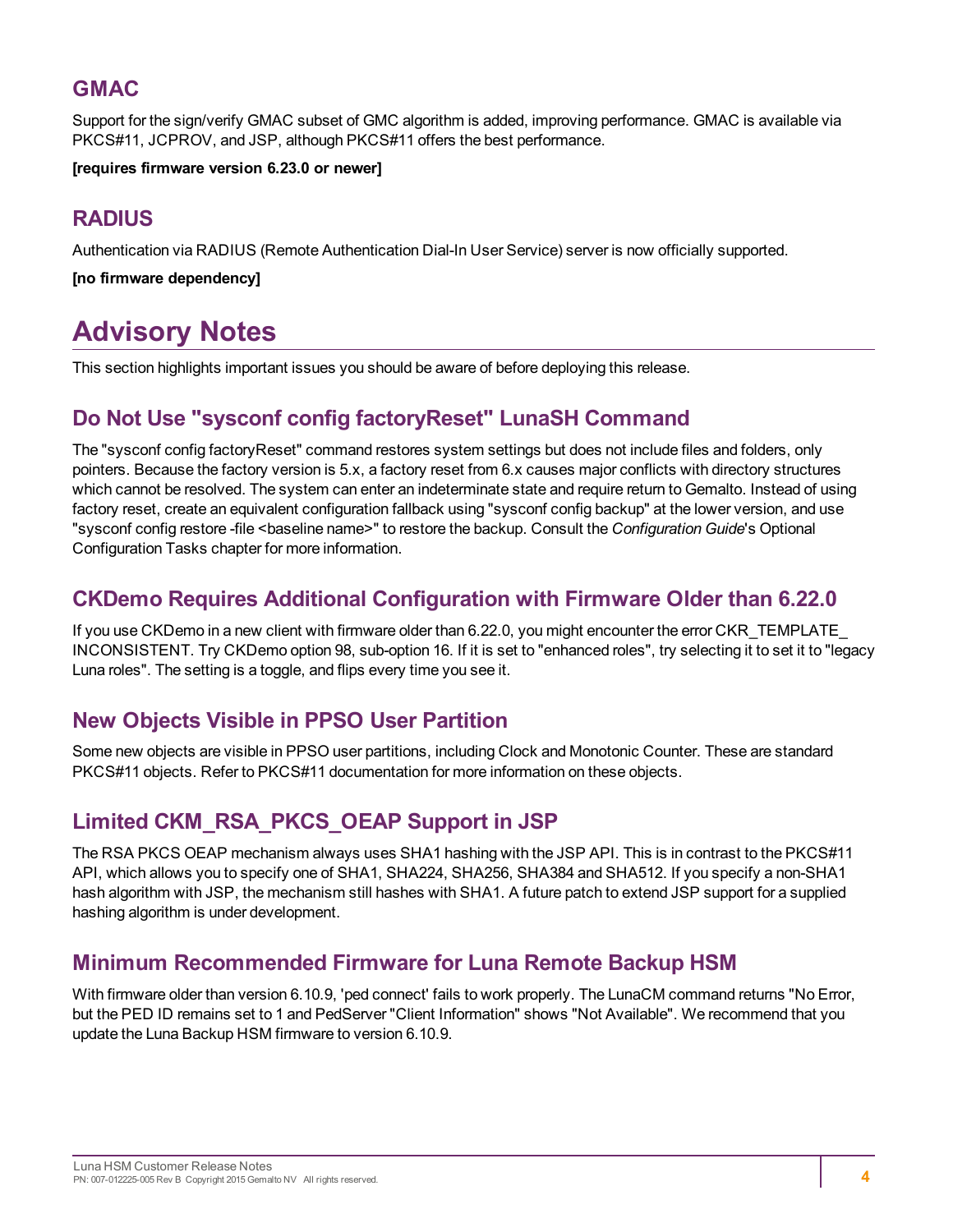#### <span id="page-4-0"></span>**RSA Key Sizes and FIPS**

The NIST SP800-131A transition required that RSA keygen be restricted to RSA-2048 and RSA-3072 sizes only. Therefore, when FIPS mode is on (HSM policy 12 "Allow non-FIPS algorithms" set to "No"), RSA-1024 and RSA-4096 are unavailable.

# <span id="page-4-1"></span>**Compatibility and Upgrade Information**

<span id="page-4-2"></span>This section provides upgrade paths and compatibility information for Luna HSM 6.1.0 software and firmware versions.

### **Upgrade Paths**

| Component                         | <b>Directly from version</b>                                                                                                             | To version |
|-----------------------------------|------------------------------------------------------------------------------------------------------------------------------------------|------------|
| Luna SA client software           | Any                                                                                                                                      | 6.1        |
| Luna SA appliance software        | $5.2.3$ , 5.2.4, 5.2.6, 5.3.0, 5.3.1, 5.3.3, 6.1<br>5.3.5, 5.3.6, 5.4.0, 5.4.1, 5.4.2, 5.4.3,<br>5.4.4, 5.4.6, 5.4.7, 6.0.0 [see Note 1] |            |
| <b>HSM</b> firmware               | 6.2.x, 6.10.x, 6.20.x, 6.21.x, 6.22.x<br>[see Note 2]                                                                                    | 6.23.0     |
| Backup HSM firmware               | 6.0.8                                                                                                                                    | 6.10.9     |
| Luna PED 2/ PED 2 Remote firmware | 2.4.0-3, 2.5.0-3 [see Note 3]                                                                                                            | 2.6.0      |

[NOTE 1: If your Luna appliance software is not listed, contact SafeNet Technical Support to upgrade.]

[NOTE 2: **6.23.0 addresses a vulnerability described in security bulletin 150512-1. If you do not wish to upgrade to firmware version 6.23.0, we strongly recommend that you upgrade to a secure firmware version. Secure firmware versions are available on the SafeNet customer support portal; they include 6.2.5, 6.10.9, 6.20.2, 6.21.2 and 6.22.3. Firmware version 6.10.9 is FIPS validated.**

If HSM firmware is older than version 6.2.1, you must update to firmware version 6.2.1 before updating to firmware 6.23.0. Refer to the earlier upgrade documentation provided by SafeNet Technical Support.]

[NOTE 3: Version 2.4.0-3 is the PED version required for basic PED and Remote PED function with Luna HSM 5.x or 6.x. For newer options like SFF backup, newer versions of PED firmware are needed. Refer to the table in the *HSM Administration Guide*, on the page "Using the PED", under heading "Versions".]

### <span id="page-4-3"></span>**About FIPS Validation**

Some organizations require that their HSMs be validated by the Cryptographic Module Validation Program (CMVP) to conform to the Federal Information Processing Standards (FIPS) Security Requirements for Cryptographic Modules. If you require FIPS-validated HSMs, use firmware version 6.10.9, at the time of this document's release.

For the most up-to-date information, refer to the following web sites or contact SafeNet Customer Support at support@safenet-inc.com to determine when a particular version of a Luna HSM receives FIPS validation:

- **•** Modules in Process: <http://csrc.nist.gov/groups/STM/cmvp/documents/140-1/140InProcess.pdf>
- **•** Completed Validations Vendor List: <http://csrc.nist.gov/groups/STM/cmvp/documents/140-1/1401vend.htm>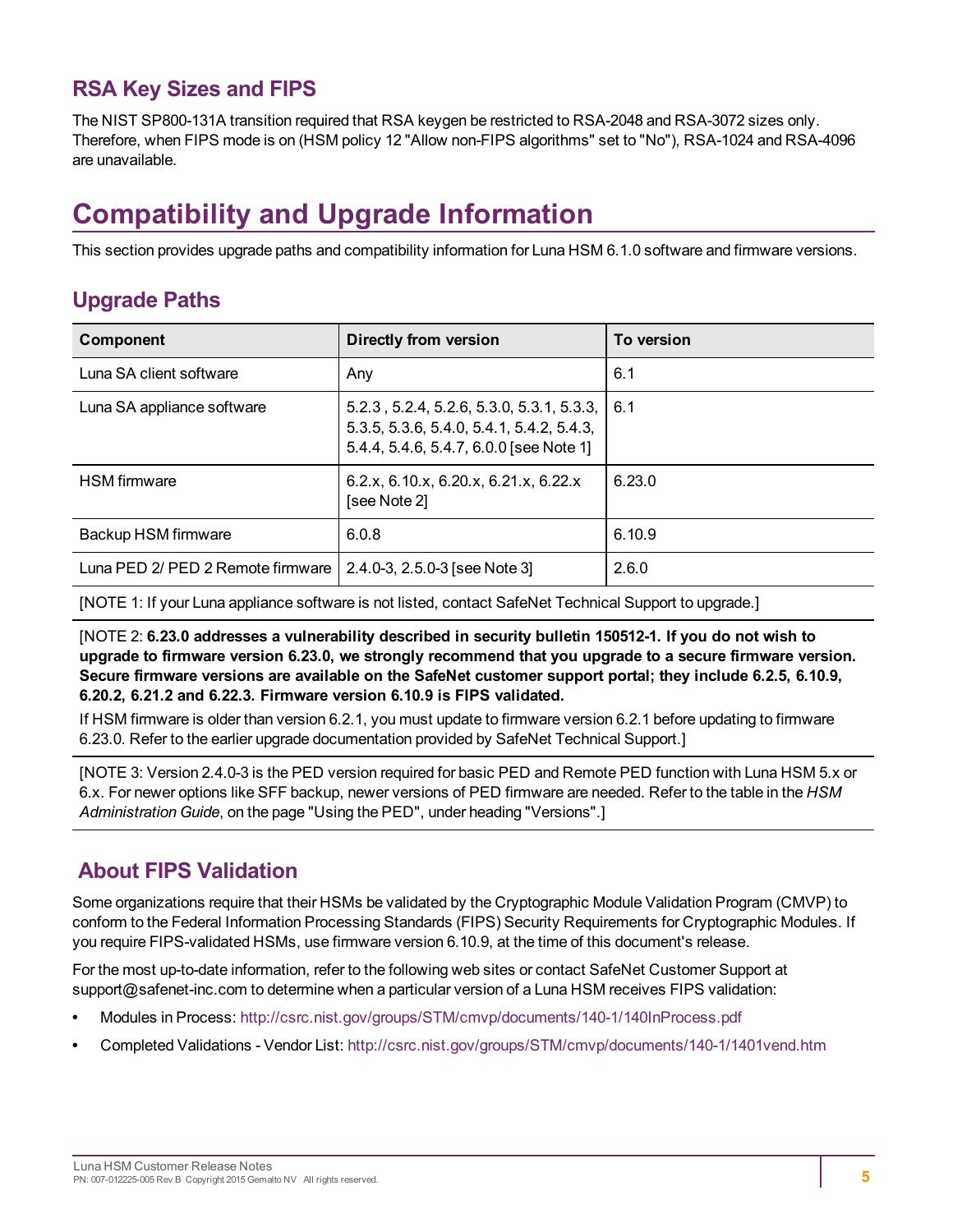### <span id="page-5-0"></span>**About Common Criteria**

Some organizations specify Common Criteria evaluation for equipment and systems that they deploy. We submit fewer products/versions for CC evaluation than we do for FIPS validation, due to relative demand, cost, and the much longer time-frames involved. Completed CC evaluations: <http://www.commoncriteriaportal.org/products/> Firmware version 6.10.9 is currently under evaluation.

# <span id="page-5-1"></span>**Supported Operating Systems**

This section lists the supported operating systems for the Luna client and Remote PED server.

#### **Luna Client**

Ø

**Note:** The Luna SA client works in virtual environments. Luna G5 and PCI-E are not supported in virtual environments.

| <b>Operating system</b>                                                                                | <b>Version</b>   | 64-bit client | 32-bit client<br>on 64-bit OS | 32-bit client |
|--------------------------------------------------------------------------------------------------------|------------------|---------------|-------------------------------|---------------|
| Windows                                                                                                | 2008 R2          | Yes           | <b>No</b>                     | <b>No</b>     |
| Note: The 64-bit Windows installer also installs<br>the 32-bit libraries for compatibility with 32-bit | 2012 and 2012 R2 | Yes           | <b>No</b>                     | <b>No</b>     |
| client applications.                                                                                   | 10               | Yes           | <b>No</b>                     | <b>No</b>     |
| Redhat-based Linux (including variants like                                                            | 5                | Yes           | Yes                           | Yes           |
| CentOS and Oracle Enterprise Linux)                                                                    | 6                | Yes           | Yes                           | Yes           |
|                                                                                                        | $\overline{7}$   | Yes           | Yes                           | Yes           |
| OpenSuse Linux                                                                                         | 11.4             | Yes           | Yes                           | Yes           |
|                                                                                                        | 12               | Yes           | Yes                           | Yes           |
|                                                                                                        | 13               | Yes           | Yes                           | Yes           |
| Debian                                                                                                 | 6                | Yes           | n/a                           | Yes           |
|                                                                                                        | $\overline{7}$   | Yes           | Yes                           | Yes           |
| FreeBSD                                                                                                | 8.3, 8.4         | Yes           | Yes                           | Yes           |
|                                                                                                        | 9                | Yes           | Yes                           | Yes           |
| Solaris (SPARC/x86)                                                                                    | 10               | Yes           | Yes                           | <b>No</b>     |
|                                                                                                        | 11               | Yes           | Yes                           | <b>No</b>     |
| HP-UX                                                                                                  | 11.31            | Yes           | Yes                           | <b>No</b>     |
| <b>AIX</b><br>Note: Only Luna SA is supported; Luna G5 and                                             | 6.1              | Yes           | Yes                           | <b>No</b>     |
| Luna PCI-E are not supported with AIX for this<br>release.                                             | 7.1              | Yes           | Yes                           | <b>No</b>     |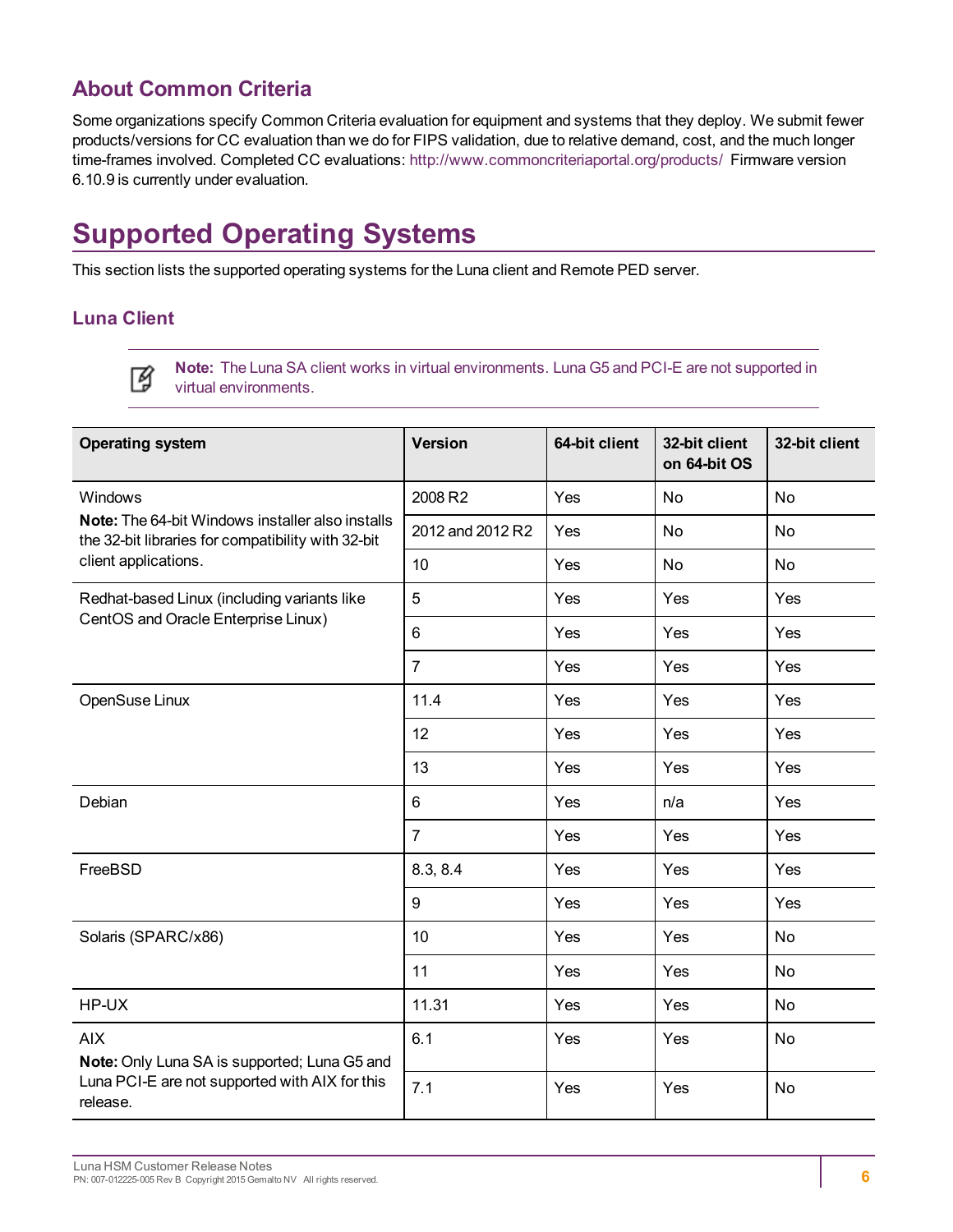#### **Remote PED Server**

The remote PED server must be installed on any workstation used to host a remote PED. The Remote PED server software is supported on the following Windows operating systems only:

- **•** Windows 2012 and 2012 R2
- **•** Windows 2008 R2
- **•** Windows 10
- <span id="page-6-0"></span>**•** Windows 7 (64-bit)

#### **Supported APIs**

The following APIs are supported :

- **•** PKCS#11 2.20
- **•** Java 5 [See Note below]
- **•** Java 6 [See Note below]
- **•** Java 7
- **•** Java 8
- **•** OpenSSL
- **•** Microsoft CAPI
- **•** Microsoft CNG



**Note:** Luna HSM 6.1 is the **last release** to maintain support for Java 5 and Java 6. With future releases, and until further notice, only Java 7 and above will be supported.

### <span id="page-6-1"></span>**Advanced Configuration Upgrades**

The following are licenses that can be purchased separately, either factory-installed or customer-installed, with some restrictions.

- **•** Luna SA partition upgrades (5 , 10, 15, 20, 50, or 100)
- **•** Partition SO (PSO)
- **•** Maximum memory
- **•** ECIES acceleration
- <span id="page-6-2"></span>**•** Korean algorithms

#### **Server Compatibility**

The Luna PCI-E HSM card and Luna G5 USB-connected HSM are tested for compatibility with some commonly used servers. Specifically, we have noticed compatibility problems with the following:

| <b>Server</b> | Slot(s) | Failure                                                      |
|---------------|---------|--------------------------------------------------------------|
| Dell R620     |         | Does not fit in slot 2 (but does fit and work in slot 1)     |
| Dell R720     |         | HSM card not detected in slot 1 (but works in slots 2 and 3) |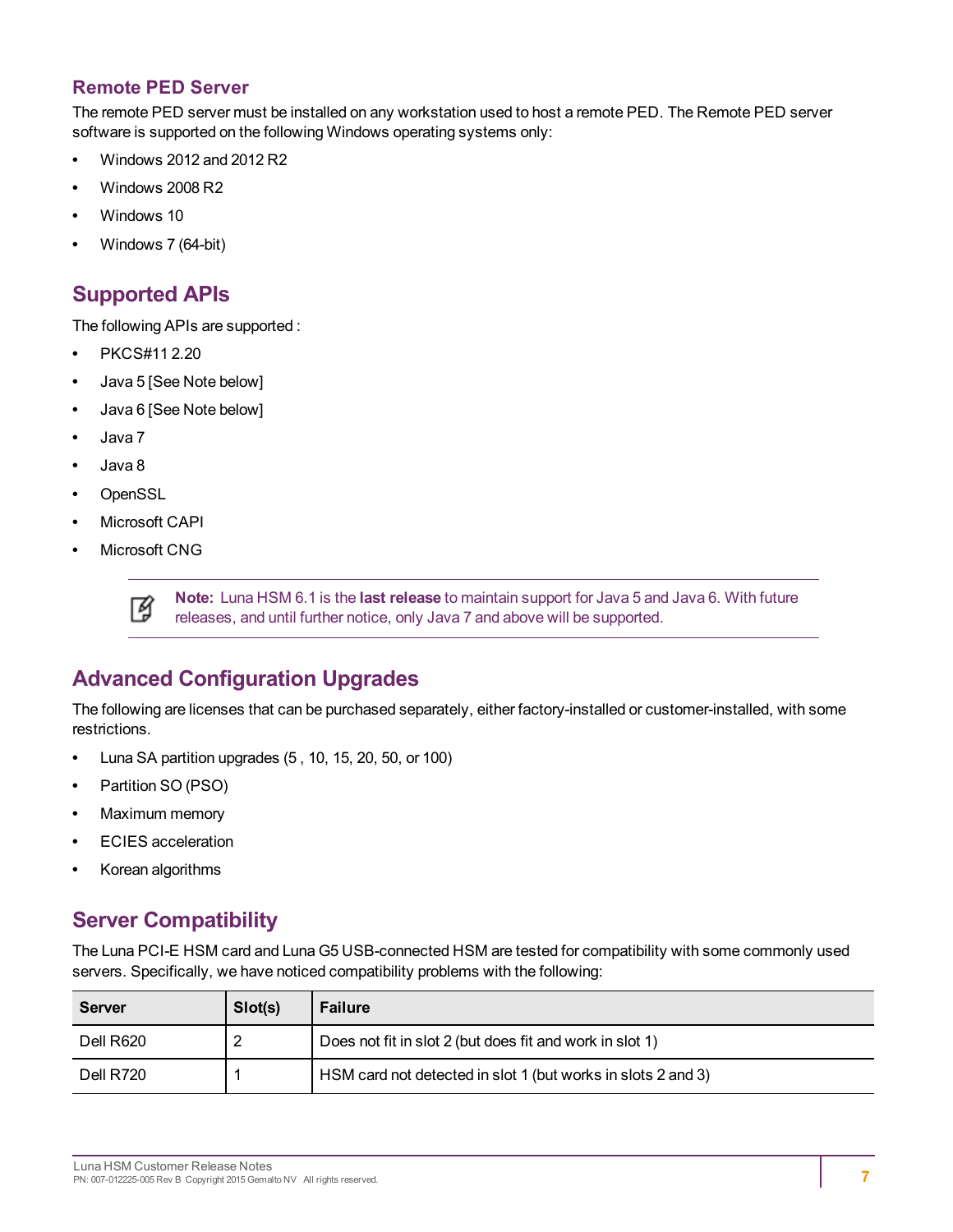| <b>Server</b> | Slot(s)     | <b>Failure</b>                                                                   |
|---------------|-------------|----------------------------------------------------------------------------------|
| IBM x3650 M2  |             | HSM card not detected in slot 4<br>(but detected and works in slots 1, 2, and 3) |
| Dell T610     | $3$ and $4$ | PCIe training error in slots 3 and 4<br>(but works in slots 1, 2, and 5)         |

#### **Luna PCI-E Server Compatibility**

The Luna PCI-E HSM card is designed to the PCIe 1.1 standard, for use in servers with PCIe x4 slots. For further information and compatibility options, refer to the Luna HSM 6.1 Overview that is included with your HSM documentation.

# <span id="page-7-0"></span>**Known Issues**

This section lists the issues known to exist in the product at the time of release. Workarounds are provided where available.

#### <span id="page-7-1"></span>**Issue Severity Definitions**

The following table defines the severity of the issues listed in this section.

| <b>Priority</b> | <b>Classification</b> | <b>Definition</b>                |
|-----------------|-----------------------|----------------------------------|
| C               | Critical              | No reasonable workaround exists. |
| H               | High                  | Reasonable workaround exists.    |
| M               | Medium                | Medium level priority problems.  |
|                 | Low                   | Lowest level priority problems.  |

#### <span id="page-7-2"></span>**Luna Known Issues**

| <b>Issue</b>                                                                               | <b>Severity</b> | <b>Synopsis</b>                                                                                                                                                                                                                                                                                                                                                        |
|--------------------------------------------------------------------------------------------|-----------------|------------------------------------------------------------------------------------------------------------------------------------------------------------------------------------------------------------------------------------------------------------------------------------------------------------------------------------------------------------------------|
| LUC-691: Remote<br>PED fails to connect<br>to G5 (Solaris Sparc)                           | H               | <b>Problem:</b> Attempting to establish a host trust link (HTL) connection fails on UNIX<br>and Linux platforms.<br><b>Workaround:</b> After generating the one-time token (OTT), wait for about 30 seconds<br>before transferring it to the client. Note that you must transfer the token before it<br>expires. Use the htl show command to view the OTT expiry time. |
| LHSM-16838 Luna<br>SA 6.0: STC K6<br>crashed after 7 days<br>with LUNA RET<br>DEVICE ERROR | H               | <b>Problem:</b> Uptime of just 7 days and K6 crashed. Nothing heavy running. Just STC<br>enabled.<br>Workaround: None. If you are testing STC, SafeNet Technical Support would<br>appreciate a capture of the logs and of dual-port dump, if this occurs.                                                                                                              |
| <b>LHSM-16776 PKI</b><br>bundles: partition<br>restore failed with                         | H               | <b>Problem:</b> For Luna SA, in order to migrate a pre-existing Luna CA4 (on Luna DOCK)<br>PKI bundle to Luna G5, the first step is normally to restore the desired object(s) from<br>the Luna CA4 HSM to a partition on the Luna SA, and then clone to the Luna G5.                                                                                                   |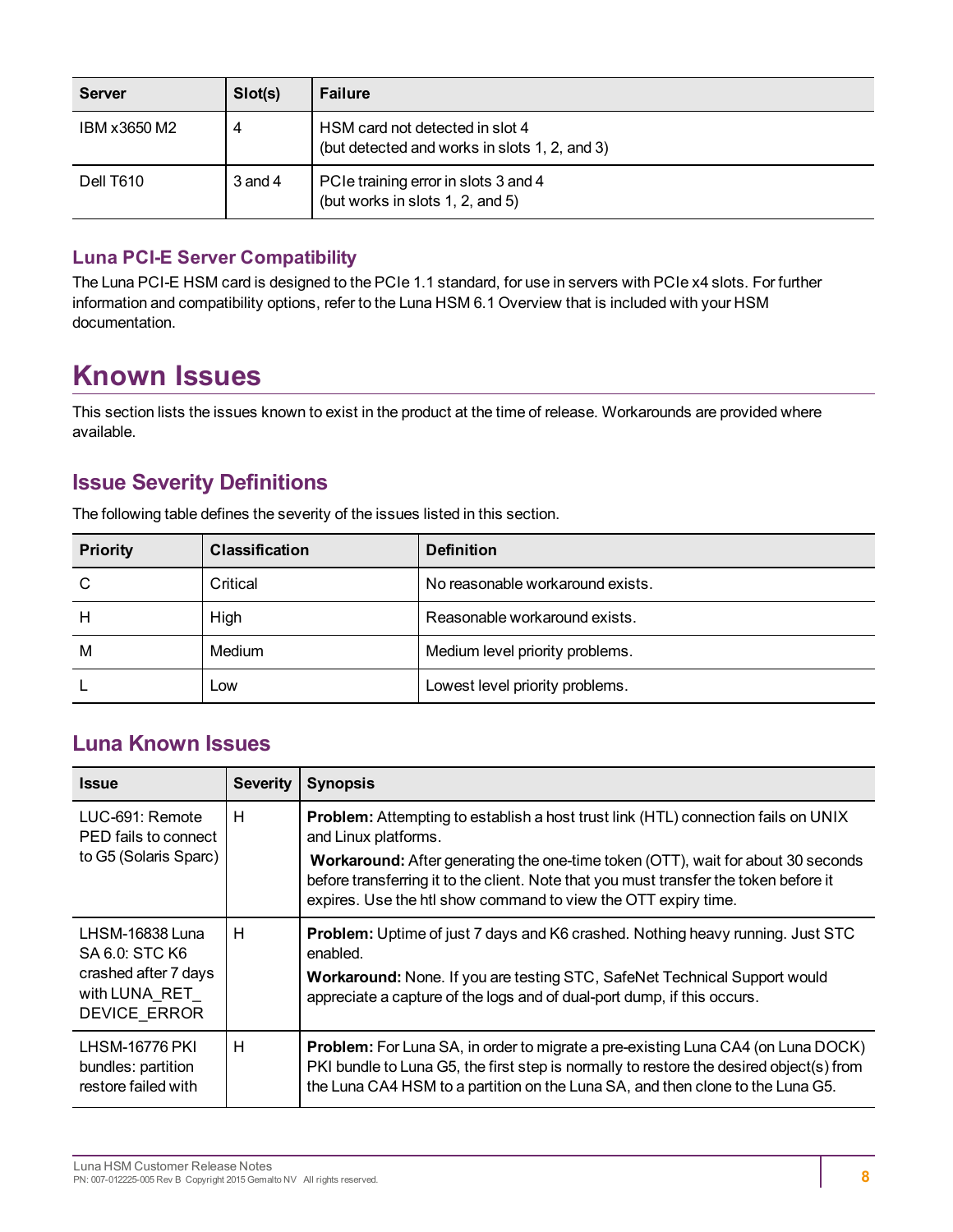| <b>Issue</b>                                                                                                                                         | <b>Severity</b> | <b>Synopsis</b>                                                                                                                                                                                                                                                                                                                                                                                                                                                                                                                                                                                                                                                                                                                                                                                                                                                                                                                     |
|------------------------------------------------------------------------------------------------------------------------------------------------------|-----------------|-------------------------------------------------------------------------------------------------------------------------------------------------------------------------------------------------------------------------------------------------------------------------------------------------------------------------------------------------------------------------------------------------------------------------------------------------------------------------------------------------------------------------------------------------------------------------------------------------------------------------------------------------------------------------------------------------------------------------------------------------------------------------------------------------------------------------------------------------------------------------------------------------------------------------------------|
| CA4 for migration<br>test                                                                                                                            |                 | However, on Luna HSM 6.0 the initial "restore" step fails with "RC_DATA_<br>INVALID" (even though "set legacydomain" succeeded).<br>Workaround: If possible, migrate before you upgrade to Luna HSM 6.0.                                                                                                                                                                                                                                                                                                                                                                                                                                                                                                                                                                                                                                                                                                                            |
| LHSM-15994 Luna<br>SA 6.0: STC client<br>now could not get a<br>session with 2nd<br>partition with CKR_<br><b>STC</b><br>CONTAINER<br><b>INVALID</b> | H               | <b>Problem:</b> STC client now fails on using a 2nd partition.<br>1. STC enabled.<br>2. PSO partitions created.<br>3. More than 1 PSO partition STC key passed to 'tenant'.<br>4. Tenant registers the more than 1 PSO partitions they were given to their client<br>token. •Note that the tenant cannot have admin partition STC also registered to<br>same token<br>5. Tenant proceeds as follows:<br>·Initializes one PSO partition<br>∘Enables STC policy for that partition (<<< problem triggered now)<br>. Without exiting lunacm, they try to switch to and work with other PSO partition<br>The problem is that in step 5, point 2 above, user is warned (in lunaCM) that their<br>active sessions will be closed upon changing STC policy. The firmware does this.<br>But client does not clear it's session table. Therefore Step 5, point 3 tries to use an<br>orphan session.<br>Workaround: Exit and relaunch lunacm. |
|                                                                                                                                                      |                 |                                                                                                                                                                                                                                                                                                                                                                                                                                                                                                                                                                                                                                                                                                                                                                                                                                                                                                                                     |
| LHSM-15016 Luna<br>SA 6.0: STC hsm<br>soft init fails with<br>"Error: 'hsm init'<br>failed. (80000000:<br>LUNA_RET<br>ERROR)"                        | H               | Problem: When issuing an 'HSM initialize' or 'HSM zeroize' command through<br>lunash or lunacm, the command succeeds, but returns: 'LUNA_RET_ERROR' for<br>lunash or 'CKR_GENERAL_ERROR' for lunacm. LunaCM then needs a restart.<br>This is a result of the active STC link through which the command is issued being<br>dropped unilaterally by the HSM as a result of the zeroize / factory reset actions.<br>Workaround: Restart lunacm.                                                                                                                                                                                                                                                                                                                                                                                                                                                                                        |
| LHSM-15004 Luna<br>SA 6.0: STC hsm<br>soft init fails with<br>"Error: 'hsm init'<br>failed. (80000000:<br>LUNA_RET_<br>ERROR)"                       | H               | Problem: When running initialization/zeroize for HSM with STC:<br>For soft Zeorize - i.e. 'HSM init' of already initialized HSM (original defect report)<br>will work properly and return OK.<br>For hard zeorize - 'HSM zeroize' command will succeed but report "CKR<br>$\bullet$<br>GENERAL_ERROR"<br>For factory reset - 'HSM factoryreset' command will succeed but report "CKR_<br>٠<br>GENERAL_ERROR" - HSM will not crash<br>Workaround: Be aware that init/zeroize of the HSM generates error messages<br>if STC was active, even though the init/zeroize finished smoothly, without error.<br>The errors are from STC, which loses contact when the HSM zeroizes.                                                                                                                                                                                                                                                         |
| LHSM-14992 After<br>successfully<br>enabling SRK<br>lunacm reports<br>transport mode                                                                 | H               | Problem: On an HSM with firmware 6.22.0, if you enable SRK and successfully<br>imprint a purple PED Key, lunacm still shows SRK as disabled. This is a display<br>error that has not caught up with the actual state of the HSM, but can be worrisome<br>and might not be acceptable to an auditor.                                                                                                                                                                                                                                                                                                                                                                                                                                                                                                                                                                                                                                 |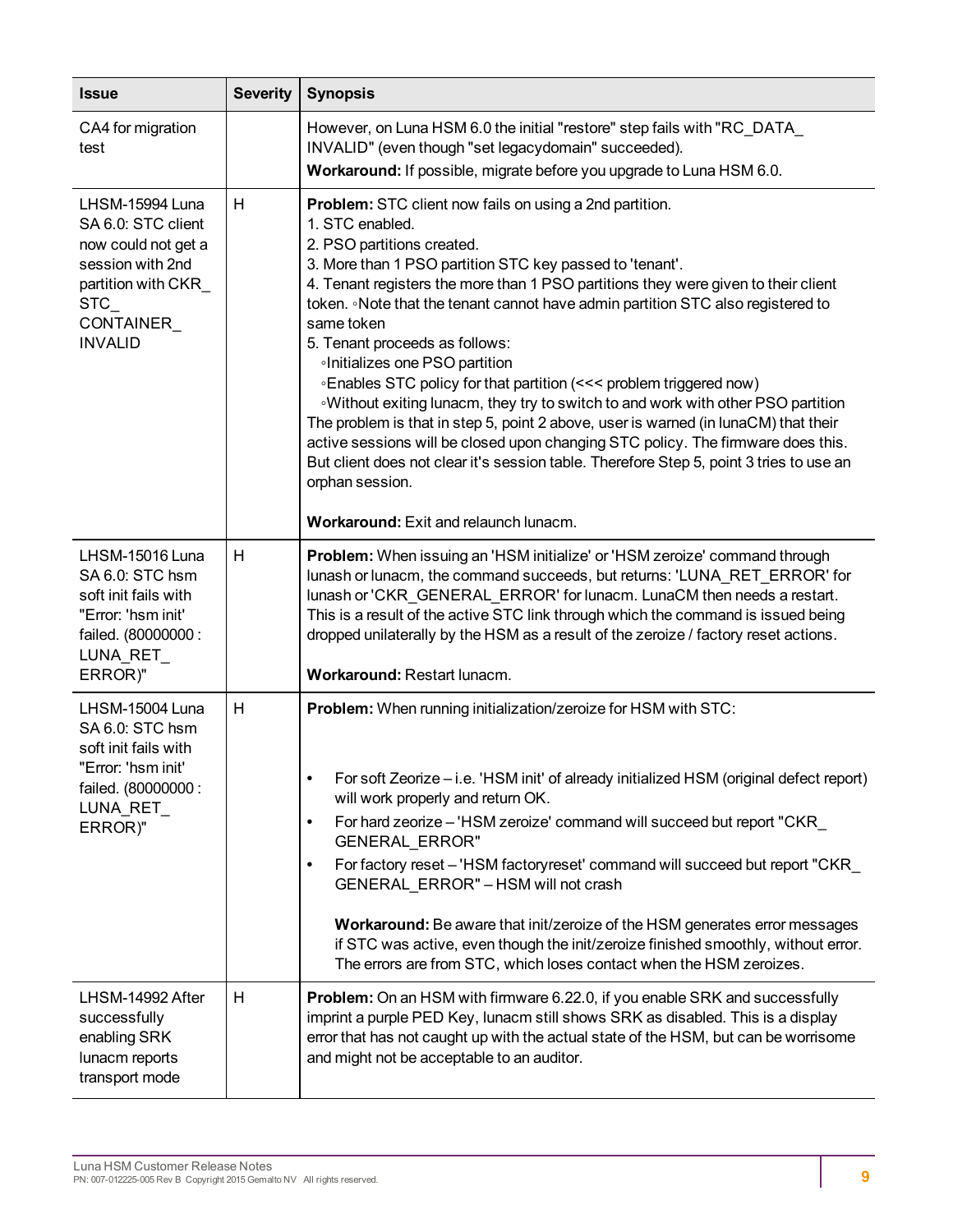| <b>Issue</b>                                                                                                         | <b>Severity</b> | <b>Synopsis</b>                                                                                                                                                                                                                                                                                                                                                                                                                                                   |
|----------------------------------------------------------------------------------------------------------------------|-----------------|-------------------------------------------------------------------------------------------------------------------------------------------------------------------------------------------------------------------------------------------------------------------------------------------------------------------------------------------------------------------------------------------------------------------------------------------------------------------|
| disabled                                                                                                             |                 | Workaround: Restart lunacm to update the cache of hsm capabilities and policies.<br>The correct state of SRK is then visible.                                                                                                                                                                                                                                                                                                                                     |
| LHSM-14210<br>Performance loss of<br>RSA, ECDSA,<br>Digest, AES/DES3<br>and DSA                                      | H               | Problem: Comparing to Luna SA 5.4, we have performance slow-down on test<br>cases with RSA, ECDSA, Digest, AES/DES3 (PE1746 is disabled) and DSA. The<br>range is about 5-10%. Detailes are attached as spreadsheets.<br>AES/DES3 with PE1746 Enabled have over 20% slowing down.<br>Workaround: None. If performance is critical, do not update at this time.                                                                                                    |
| (LHSM-13408)<br>Diminished<br>performance after<br>upgrading to 6.22.0<br>firmware.                                  | H               | Problem: After upgrading the firmware a Luna G5 HSM to firmware 6.22.0, HSM<br>performance is reduced.<br>Workaround: Run the ureset utility (located in the Luna client root directory) to reset<br>the USB driver after performing the firmware upgrade.                                                                                                                                                                                                        |
| LHSM-11637 Luna<br>G5 performance<br>slowing down around<br>50% with ECC and<br>ECDH, etc.                           | H               | Problem: Comparing to release 5.4, Luna G5 release 6.0 performance numbers are<br>reduced with:<br>RSA Encrypt/Decrypt<br><b>ECDSA</b><br><b>ECDH</b><br><b>ECIES</b><br><b>HMAC</b><br><b>ARIA</b><br><b>KCDSA</b><br>Workaround: None. If performance is critical, do not update at this time.                                                                                                                                                                  |
| (LHSM-8424<br>MKS190409) The<br>PED client service<br>does not start on<br>Solaris 11 Sparc T-<br>5120 server.       | H               | Problem: The PED client service from 32-bit binaries does not start on Solaris 11<br>Sparc T-5120 server.<br><b>Workaround: None</b>                                                                                                                                                                                                                                                                                                                              |
| (IHSM-8406)<br><b>MKS190450) Client</b><br>tools fail to detect<br>Luna G5 on 'unplug<br>and re-plug'<br>operations. | H               | Problem: When Luna G5 is unplugged and then re-plugged, the client tools fail to<br>detect it on Dell R710, Sun Fire v245 and Sparc T-5120 servers.<br><b>Workaround: None</b>                                                                                                                                                                                                                                                                                    |
| (LHSM-5804<br>MKS180345 and<br>170626) change of<br>PED related timeout<br>setting requires<br>pedclient restarting, | H               | Problem: While testing remote backup with a single Remote PED case, it was<br>found that timeout happens during backing up. To complete a backup, pedtimeout3<br>value must increase in the configuration file. For the change to take effect, pedclient<br>and the client application must be restarted. Because peclient is shared with audit<br>logging, restarting has an impact on audit logging. Pedclient should pick up the<br>change without restarting. |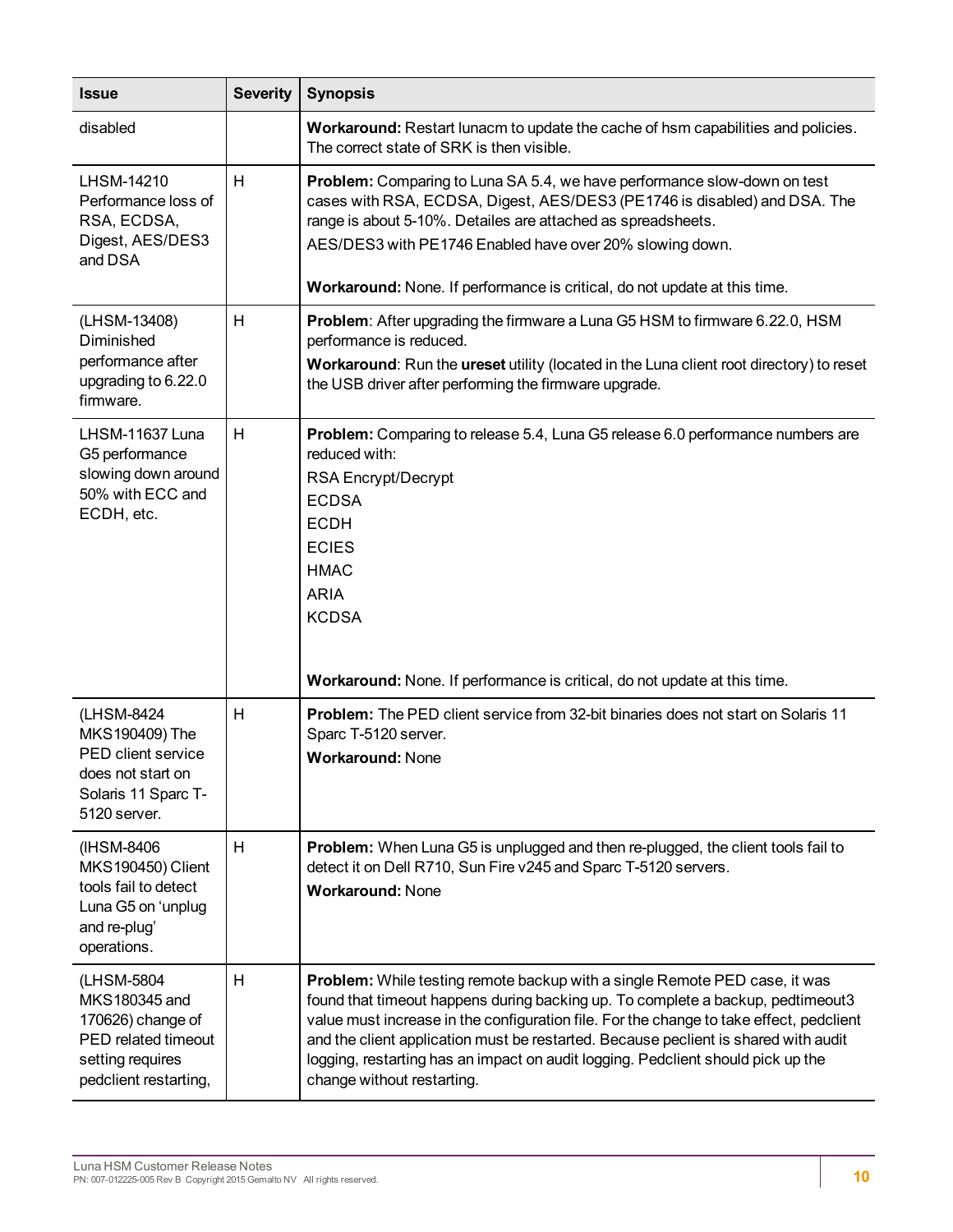| <b>Issue</b>                                                                                                            | <b>Severity</b> | <b>Synopsis</b>                                                                                                                                                                                                                                                                                                                                                 |
|-------------------------------------------------------------------------------------------------------------------------|-----------------|-----------------------------------------------------------------------------------------------------------------------------------------------------------------------------------------------------------------------------------------------------------------------------------------------------------------------------------------------------------------|
| which has impact on<br>audit logging                                                                                    |                 | Workaround: None. For Luna PCI-E, audit logging is affected when the restart is<br>performed. In Luna SA, there is no provision to restart pedclient, and therefore no<br>way to make a timeout change effective.                                                                                                                                               |
| (LHSM-5797)<br>MKS182827) Luna<br>G5 HA autorecovery<br>does not work                                                   | H               | Problem: If you enable HA autorecovery on Luna G5, members of the HA group that<br>go down might not be autorecovered when they come back online.<br>Workaround: Do not use the autorecover feature. If one of your HA members goes<br>down, restart your applications to manually restore the member.                                                          |
| LUC-705: Unable to<br>establish an<br><b>HTL</b> connection<br>(UNIX/Linux)                                             | м               | Problem: Attempting to establish a host trust link (HTL) connection fails on UNIX<br>and Linux platforms.<br><b>Workaround:</b> After generating the one-time token (OTT), wait for about 30 seconds<br>before transferring it to the client. Note that you must transfer the token before it<br>expires. Use the htl show command to view the OTT expiry time. |
| LHSM-20625 DOC:<br>sysconf config<br>factoryReset will fail<br>to see HSM if STC<br>is ON.                              | M               | <b>Problem:</b> If you perform a factory reset with the STC policy on, the HSM is<br>unreachable from LunaSH.<br><b>Workaround:</b> Make sure STC policy is turned off before performing a factory reset.<br>If you have a backup of the sysconf config before performing a factory reset with<br>STC on, you can restore the backup.                           |
| LHSM-20536 DOC:<br><b>Utilities Reference</b><br>Guide > CKdemo ><br>Using the ckdemo<br>Menu list is still from<br>5.x | M               | <b>Problem:</b> The CKDemo command list in the Luna documentation is out of date.<br>Workaround: If you need help with CKDemo, contact customer support.                                                                                                                                                                                                        |
| <b>LHSM-20527 SDK</b><br>JSP Samples differ<br>between Linux and<br>Windows<br>installations.                           | м               | Problem: The Windows installation for SDK JSP Samples does not include<br>SM3Demo.<br>Workaround: Install the SDK on a Linux computer, and then<br>copy the SD3Demo over from<br>/usr/safenet/lunaclient/jsp/samples/com/safenetinc/luna/sample/SM3Demo.java                                                                                                    |
| LHSM-20393 cmu<br>selfsigncertificate<br>command fails for<br>SECP256K1 key<br>pair                                     | M               | Problem: You cannot run "cmu selfsigncertificate" on an ECDSA key pair with the<br>curve secp256k.<br>Workaround: None.                                                                                                                                                                                                                                         |
| LHSM-19368<br>JavaSP Samples<br>are not in the correct<br>directory for all Unix<br>clients                             | M               | Problem: The Java sample cases do not compile for Unix clients because the Java<br>Samples are placed in the wrong directory during installation.<br>Workaround: Move all the files from<br>/usr/safenet/lunaclient/jsp/samples/com/safenetinc/luna/sample to<br>/usr/safenet/lunaclient/jsp/samples                                                            |
| LHSM-19314<br>AIX Luna Client: Not<br>able to execute Java<br>Samples and                                               | M               | Problem: The AIX Luna Client does not execute Java Samples and the Jmultitoken<br>utility with Java 6.<br>Workaround: None.                                                                                                                                                                                                                                     |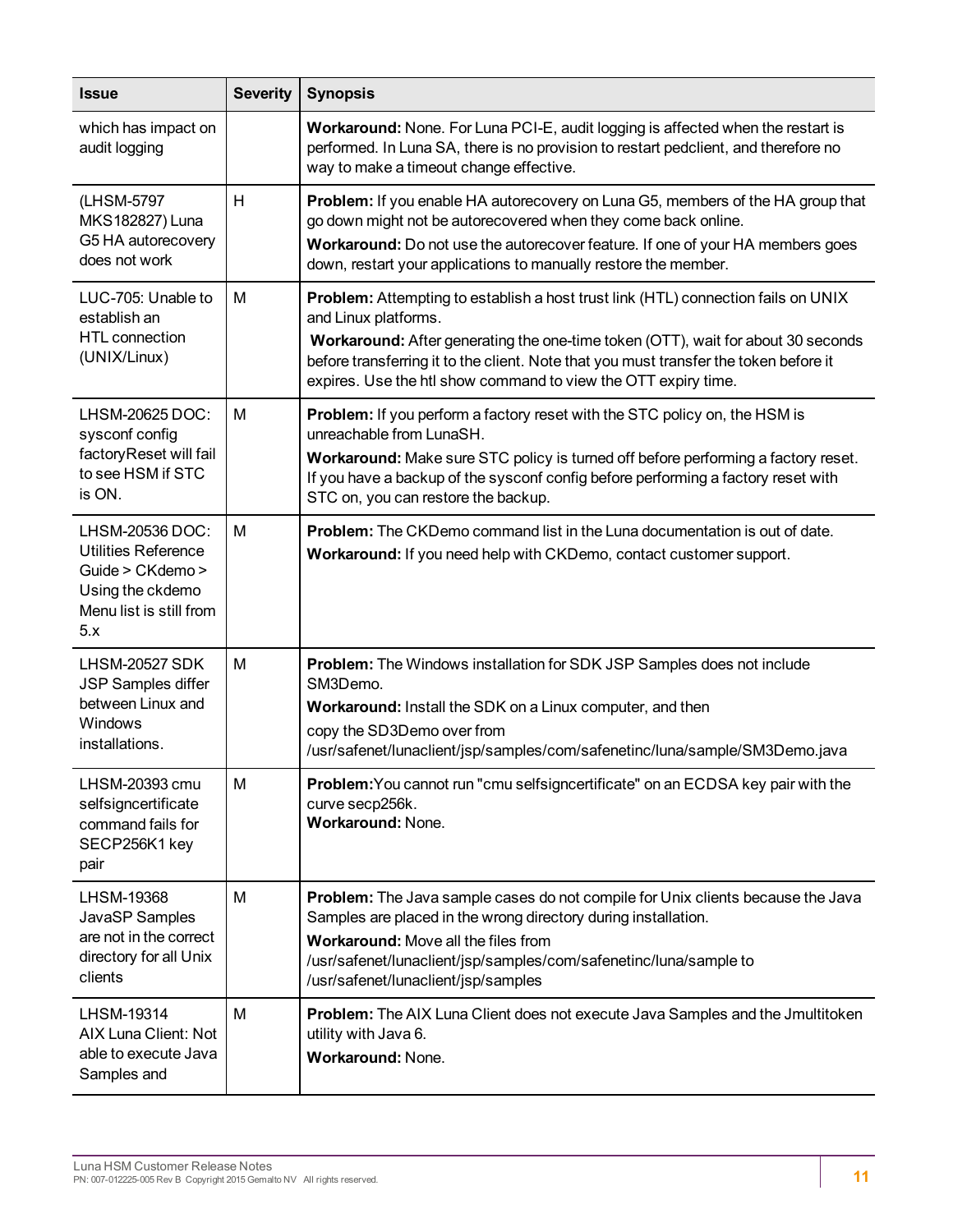| <b>Issue</b>                                                                                                                | <b>Severity</b> | <b>Synopsis</b>                                                                                                                                                                                                                                                                                                                                                                                                                      |
|-----------------------------------------------------------------------------------------------------------------------------|-----------------|--------------------------------------------------------------------------------------------------------------------------------------------------------------------------------------------------------------------------------------------------------------------------------------------------------------------------------------------------------------------------------------------------------------------------------------|
| Jmultitoken utility<br>with Java6                                                                                           |                 |                                                                                                                                                                                                                                                                                                                                                                                                                                      |
| LHSM-19307 Luna<br>Client DA login utility<br>with STC: Able to<br>open and close<br>multiple sessions<br>with the same ID. | M               | <b>Problem:</b> In the Luna Client 'salogin' utility with STC, you are able to open multiple<br>sessions with the same ID without any warning message; 'salogin' is unable to close<br>the sessions. This is because these sessions do not share login access as each run<br>of the utility is assigned a unique STC link.<br>Workaround: None. The 'salogin' utility is not currently compatible with STC.                          |
| LHSM-19128<br>LunaSH command<br>'hsm information<br>reset' sometimes<br>fails                                               | M               | Problem: If, in LunaSH, you run "service stop sysstat" and then quickly run "hsm<br>information reset" the HSM Event Counters might not all be reset to zero.<br>Workaround: After running the two commands, run "hsm information show" to<br>check the HSM Event Counters. If any of the counters are above zero, run "service<br>status sysstat" to ensure that sysstat is stopped, then re-run "hsm information<br>reset".        |
| LHSM-19089 ppso<br>audit role unlock<br>displays wrong<br>message                                                           | M               | Problem: If after three failed attempts to login the PPSO Auditor role in LunaCM,<br>you wait 60 seconds and login with the correct credentials, LunaCM displays an<br>inaccurate warning that the Auditor is locked. In fact, the command succeeds and<br>the Auditor is not locked.<br>Workaround: This is a display issue, and can be ignored. If you want to confirm the<br>state of the Auditor, run "role show -name Auditor". |
| <b>LHSM-19077</b><br>lunacm partition init<br>command does not<br>update label name<br>on AIX                               | M               | Problem: On Luna Client for AIX, the LunaCM command "partition init" does not<br>update the slot label.<br>Workaround: Reset LunaCM to update the slot label.                                                                                                                                                                                                                                                                        |
| LHSM-18991<br>lunacm 'help audit<br>export' does not<br>work on G5/PCI                                                      | M               | Problem: The "help audit export" command in LunaCM does not work and instead<br>runs "audit export."<br>Workaround: Refer to Luna documentation for information on the "audit export"<br>command.                                                                                                                                                                                                                                    |
| LHSM-18483 SNMP<br>unable to access<br>Cryptoki library                                                                     | M               | Problem: SNMP is unable to access the Cryptoki library after uptimes of 22 days or<br>longer.<br>Workaround: Restart the SNMP service.                                                                                                                                                                                                                                                                                               |
| LHSM-18380<br>lunacm HA API<br>extension<br>commands do not<br>work in FIPS mode,<br>6.22.x firmware                        | M               | Problem: The lunacm HA API extension commands do not work with 6.22.0 or<br>above firmware in FIPS mode.<br>Workaround: Use ckdemo to manually generate an RSA 186-3 or aux prime 2048<br>bit keypair on one slot, clone the keypair to the other slot, and then use ckdemo to<br>initialize HA on either slot.                                                                                                                      |
| <b>LHSM-18348 HTL</b><br>generation of ott<br>does not put the<br>token into the non-<br>admin lush_files                   | M               | Problem: If you login as a non-default admin user such as manager, and generate an<br>OTT file for HTL, the OTT is placed in /home/admin/lush_files instead of the<br>directory for the current admin user.<br>Workaround: None. Only the admin user can store the token when OTT is<br>generated.                                                                                                                                   |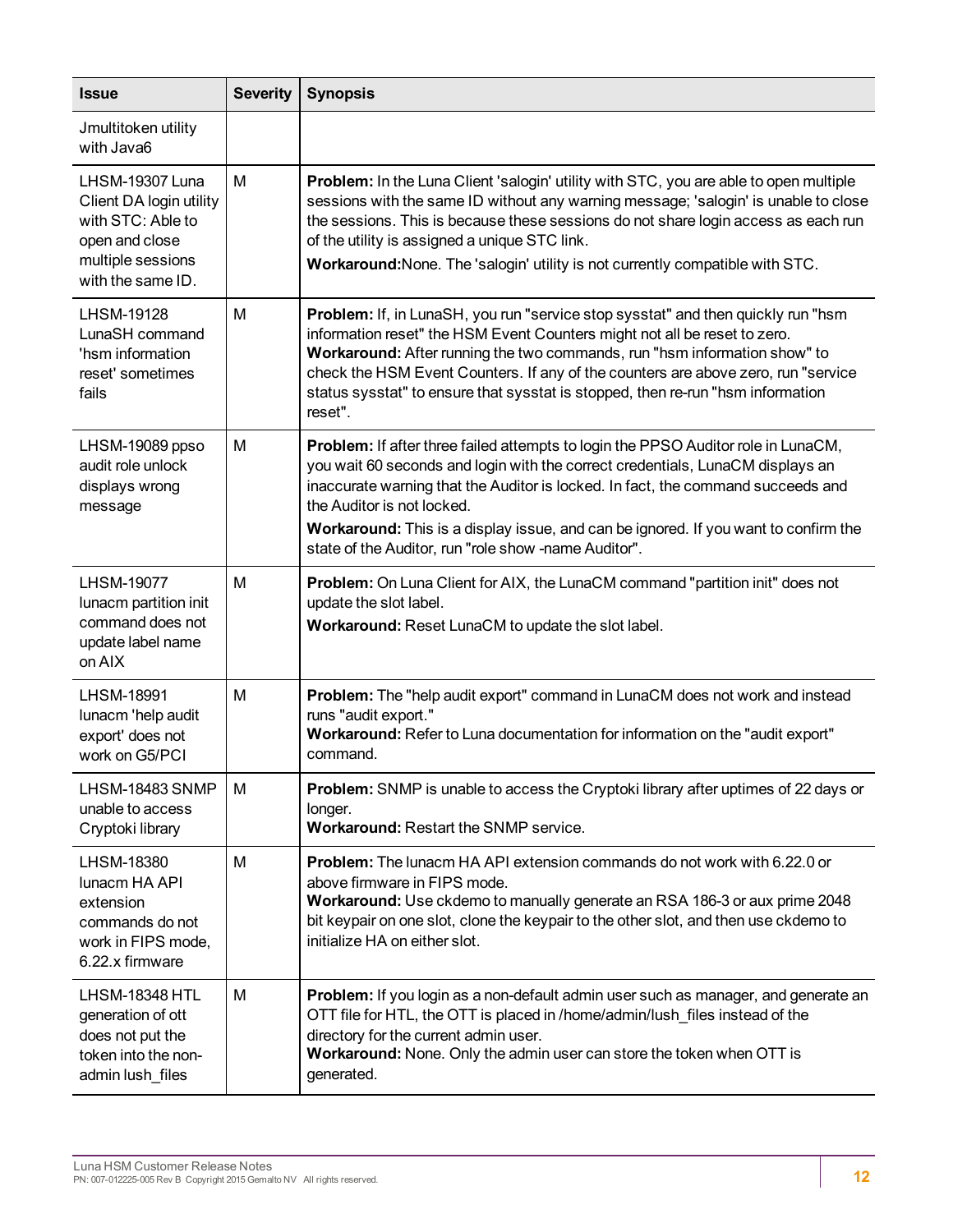| <b>Issue</b>                                                                                                                                            | <b>Severity</b> | <b>Synopsis</b>                                                                                                                                                                                                                                                                                                                                                                                                                                                                                                                                                                                           |
|---------------------------------------------------------------------------------------------------------------------------------------------------------|-----------------|-----------------------------------------------------------------------------------------------------------------------------------------------------------------------------------------------------------------------------------------------------------------------------------------------------------------------------------------------------------------------------------------------------------------------------------------------------------------------------------------------------------------------------------------------------------------------------------------------------------|
| directory                                                                                                                                               |                 |                                                                                                                                                                                                                                                                                                                                                                                                                                                                                                                                                                                                           |
| LHSM-18312 Luna<br>SA 6.0: STC with<br>HA haonly and 1746<br>enabled in the client<br>fails with (CKR_<br>DATA_LEN_<br>$RANGE$ ) on $C_$<br>EncryptInit | M               | Problem: If HA-only is set, STC fails if you attempt to enable PE1746 usage.<br>Workaround: When using STC, either avoid using HA-only, or avoid specifying<br>PE1746.                                                                                                                                                                                                                                                                                                                                                                                                                                    |
| LHSM-18310 'ped<br>connect' doesn't<br>work with G5Base<br>FW 6.0.8 and 6.2.3                                                                           | M               | Problem: With Luna G5 HSM having firmware 6.0.8 or 6.2.3, 'ped connect'<br>command in lunacm returns No Error but the PED ID is set to 1. On the PedServer<br>side, however, the "Client Information:" shows "Not Available"<br>Workaround: Update firmware to 6.10.x or newer.                                                                                                                                                                                                                                                                                                                           |
| <b>LHSM-18302 STC</b><br>Status command is<br>displaying incorrect<br>current key life value<br>when executed in<br>SO owned partition.                 | M               | <b>Problem:</b> The STC key life, as shown by the STC status command is too small by<br>several orders of magnitude.<br>Workaround: None.                                                                                                                                                                                                                                                                                                                                                                                                                                                                 |
| LHSM-18299<br>Confusing "hsm stc<br>status" information<br>for admin channel.                                                                           | M               | Problem:<br>[sa97] lunash: > hsm changePo - po 39 - v 1<br>'hsm changePolicy' successful.<br>Policy Allow Secure Trusted Channel is now set to value: 1 Command Result : 0<br>(Success)<br>[sa97] lunash:>hsm stc status<br><b>HSM STC: Enabled</b><br>Enabled: No<br>Workaround: Be aware that the first instance does not really deal with enabling, but<br>rather with whether the policy is set or not, so "HSM STC: Enabled" should say<br>"HSM STC: Allowed".<br>The second "Enabled: No" is the STC admin channel turned on or off by command.<br>We will try to make it less confusing in future. |
| LHSM-18295                                                                                                                                              | M               | <b>Problem:</b> A Luna SA with firmware 6.22.0 and above cannot share a remote PED<br>with a G5 with legacy 6.21.0 firmware.<br>Workaround: Upgrade the firmware on both devices to 6.22.2 or above.                                                                                                                                                                                                                                                                                                                                                                                                      |
| LHSM-18283<br>pedclient relies on<br>deprecated net-tools<br>package                                                                                    | M               | <b>Problem:</b> When installing the 6.0.0 LunaClient on a CentOS 7.1 system with a<br>minimal install, the pedclient fails to start; the ifconfig and various other system<br>commands have been deprecated and are not installed by default.<br>Workaround: yum -y install net-tools                                                                                                                                                                                                                                                                                                                     |
| LHSM-18281 'token<br>backup init'                                                                                                                       | M               | Problem: The first 'token backup init' command after 'token backup factory Reset'<br>always fails with LUNA_RET_INVALID_ENTRY_TYPE. However, the second                                                                                                                                                                                                                                                                                                                                                                                                                                                   |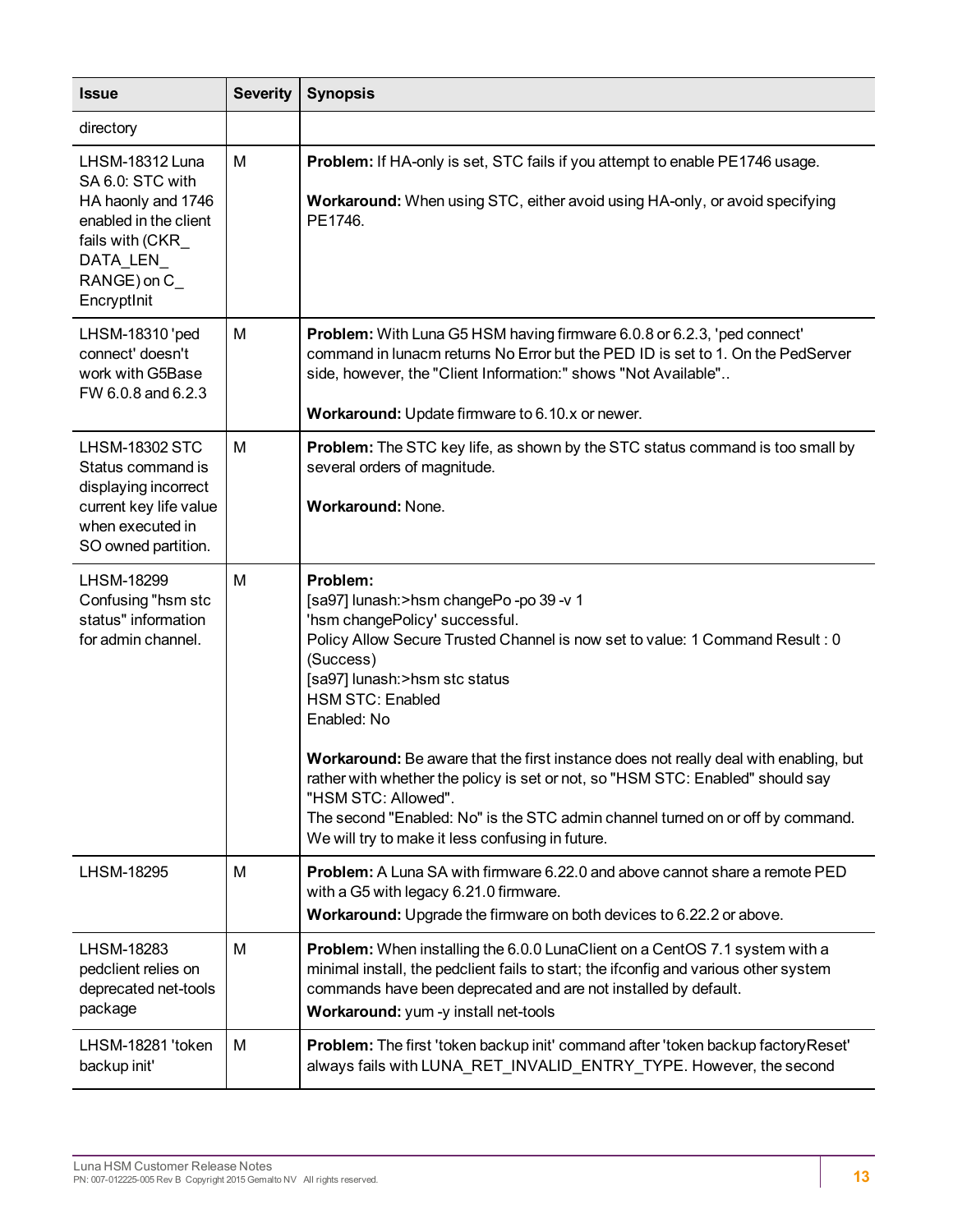| <b>Issue</b>                                                                                                                                                 | <b>Severity</b> | <b>Synopsis</b>                                                                                                                                                                                                                                                                                                                                                                                                                                                                                           |
|--------------------------------------------------------------------------------------------------------------------------------------------------------------|-----------------|-----------------------------------------------------------------------------------------------------------------------------------------------------------------------------------------------------------------------------------------------------------------------------------------------------------------------------------------------------------------------------------------------------------------------------------------------------------------------------------------------------------|
| command failed due<br>to LUNA RET<br>INVALID_ENTRY_<br><b>TYPE</b>                                                                                           |                 | 'token backup init' command succeeds.<br>Workaround: Repeat the command.                                                                                                                                                                                                                                                                                                                                                                                                                                  |
| <b>LHSM-18231</b><br>Updating "Ignore Idle<br>Connection<br>Timeout" by<br>'pedClient mode<br>config set' command<br>changes "Idle<br>Connection<br>Timeout" | M               | <b>Problem:</b> Attempting to to enable "Ignore Connection Time out" but the setting of<br>"Idle Connection Timeout (seconds)" is updated instead.<br>Workaround: Edit the config file manually (contact Technical Support).                                                                                                                                                                                                                                                                              |
| LHSM-18230 CKR<br><b>FUNCTION</b><br>FAILED for 'par crp -I<br>user PCI' command<br>after PED has been<br>switched from<br>remote to local                   | M               | Problem:<br>1. Initialize HSM.<br>2. Generate RPV.<br>3. Connect the Remote PED. Verify the connection via PedServer.<br>4. Initialize HSM and create a user partition.<br>5. Disconnect the Remote PED. Verify the [dis]connection via PedServer.<br>6. Initialize HSM and create a user partition.<br>lunacm:>par crp -l user PCI<br>Please attend to the PED.<br>Error in execution: CKR_FUNCTION_FAILED.<br>Command Result: 0x6 (CKR_FUNCTION_FAILED)<br>Workaround: Exit lunacm and relaunch lunacm. |
| LHSM-18229 Luna<br>SA 6.0: on reboot of<br>Luna SA, the<br>Backup HSM is not<br>detected,                                                                    | м               | Problem: Backup HSM attached directly into the appliance. Reboot the Luna SA<br>After reboot, the Backup HSM is not detected.<br>Workaround: Restart the Luna Backup HSM, and it then reappears in LunaSH.                                                                                                                                                                                                                                                                                                |
| LHSM-18096<br>Remote PED does<br>not work with Luna<br>Backup HSM<br>attached to a Luna<br><b>SA</b>                                                         | M               | Problem: The PED for the Luna Backup HSM can be successfully disconnected,<br>but when connecting to the Remote PED, gets 0X300207 (Unknown ResultCode<br>value) error.<br>Workaround: Update the Luna Backup HSM firmware to version 6.10.9.                                                                                                                                                                                                                                                             |
| LHSM-18031<br>Cannot change<br>legacy CU challenge<br>when partition<br>activation policy set                                                                | M               | Problem: For PED-auth Luna SA, cannot change legacy CU challenge when<br>partition activation policy is set.<br>Workaround: Switch the activation policy off before changing the Crypto User<br>challenge secret:<br>lunash: > partition changepolicy -policy 22 -value 0 -partition mypar1                                                                                                                                                                                                               |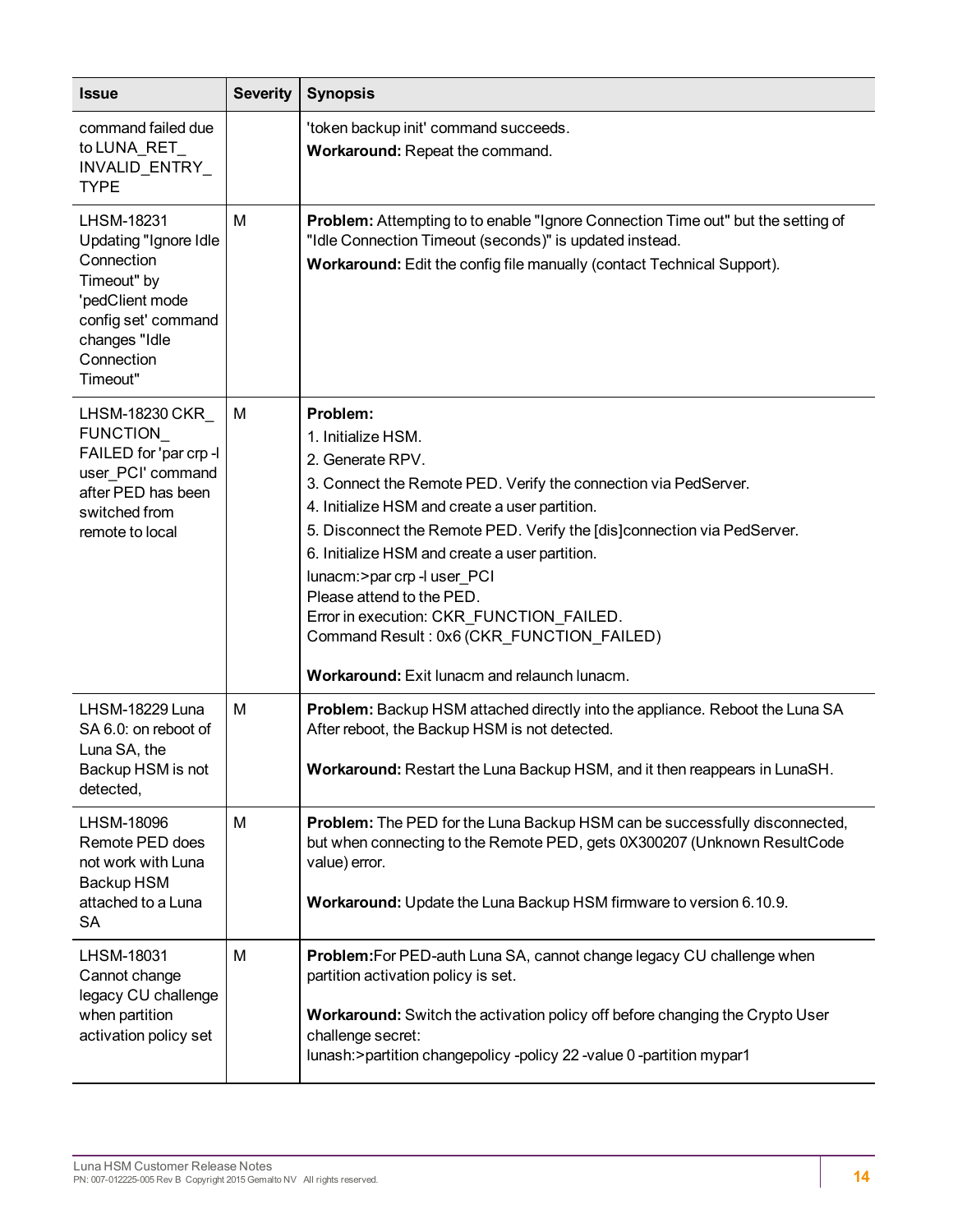| <b>Issue</b>                                                                                                                                     | <b>Severity</b> | <b>Synopsis</b>                                                                                                                                                                                                                                                                                                                                                                                                                                                                                                   |
|--------------------------------------------------------------------------------------------------------------------------------------------------|-----------------|-------------------------------------------------------------------------------------------------------------------------------------------------------------------------------------------------------------------------------------------------------------------------------------------------------------------------------------------------------------------------------------------------------------------------------------------------------------------------------------------------------------------|
|                                                                                                                                                  |                 | 'partition changePolicy' successful.<br>Policy "Allow activation" is now set to: 0<br>Command Result: 0 (Success)<br>lunash:>partition changepw -partition mypar1 -cu -oldpw /W5W4dLbAWKLGCxW -<br>newpw cuserpin Luna PED operation required to activate partition on HSM - use<br>User or Partition Owner (black) PED key.<br>'partition changePw' successful.<br>lunash: > partition changepolicy - policy 22 - value 1 - partition mypar1                                                                     |
| LHSM-17857 when<br>installing CA<br>Safenet provider<br>options are not<br>available after ksp<br>registrations                                  | M               | <b>Problem:</b> Upon registration of ksp partitions using kspconfig.exe, a restart is<br>sometimes necessary when installing your CA, as the SafeNet provider options for<br>the cryptographic algorithms sometimes do not show up in the drop down menu<br>without the restart.<br><b>Workaround: Restart.</b>                                                                                                                                                                                                   |
| LHSM-17804 Luna<br>SA 6.0: HA manual<br>sync fails with 'ha<br>sync -g <group>' if -<br/>password parameter<br/>is not used</group>              | M               | Problem: HA manual sync fails if password parameter is not provided.<br>Workaround: Provide the password at the command line.                                                                                                                                                                                                                                                                                                                                                                                     |
| LHSM-17755 and<br><b>LHSM-14857</b><br>Lunacm "partition<br>clone" logs out<br>current user after<br>successful OR<br>unsuccessful<br>operation. | M               | <b>Problem:</b> After logging in CO and cloning objects, the CO is logged out of the<br>current working slot for no apparent reason.<br>Workaround: Log in again.                                                                                                                                                                                                                                                                                                                                                 |
| <b>LHSM-17181</b><br>LunaCM: par ar r<br>didn't handle<br>properly with -<br>replace option                                                      | M               | Problem:<br>1. have couple of objects pre-created in the user partition<br>2. restore from backup with -replace option turned on<br>3. expecting the existing objects will be deleted, then replaced with the backup<br>objects.<br>4. it turns out, the restore process just skips the existing objects without replacing<br>them.<br>Workaround: If in doubt, delete objects on the target partition before restoring from<br>archive.                                                                          |
| LHSM-16830<br>Remote backup<br>server cannot<br>connect to Remote<br>PED when in<br>external lunacm<br>session                                   | M               | Problem: LunaClient connection to Luna SA on one computer and a Luna [Remote]<br>Backup HSM with RBS session on a second computer. Assign the Backup HSM as<br>a Remote Backup device for the Luna SA. First computer lunacm instance can now<br>see both the Luna SA partition and the backup HSM. Attempting "ped connect"<br>against the Backup HSM's slot via lunacm on the first computer fails. Running "ped<br>connect" on the second computer FOR the Backup HSM connected to that<br>computer, succeeds. |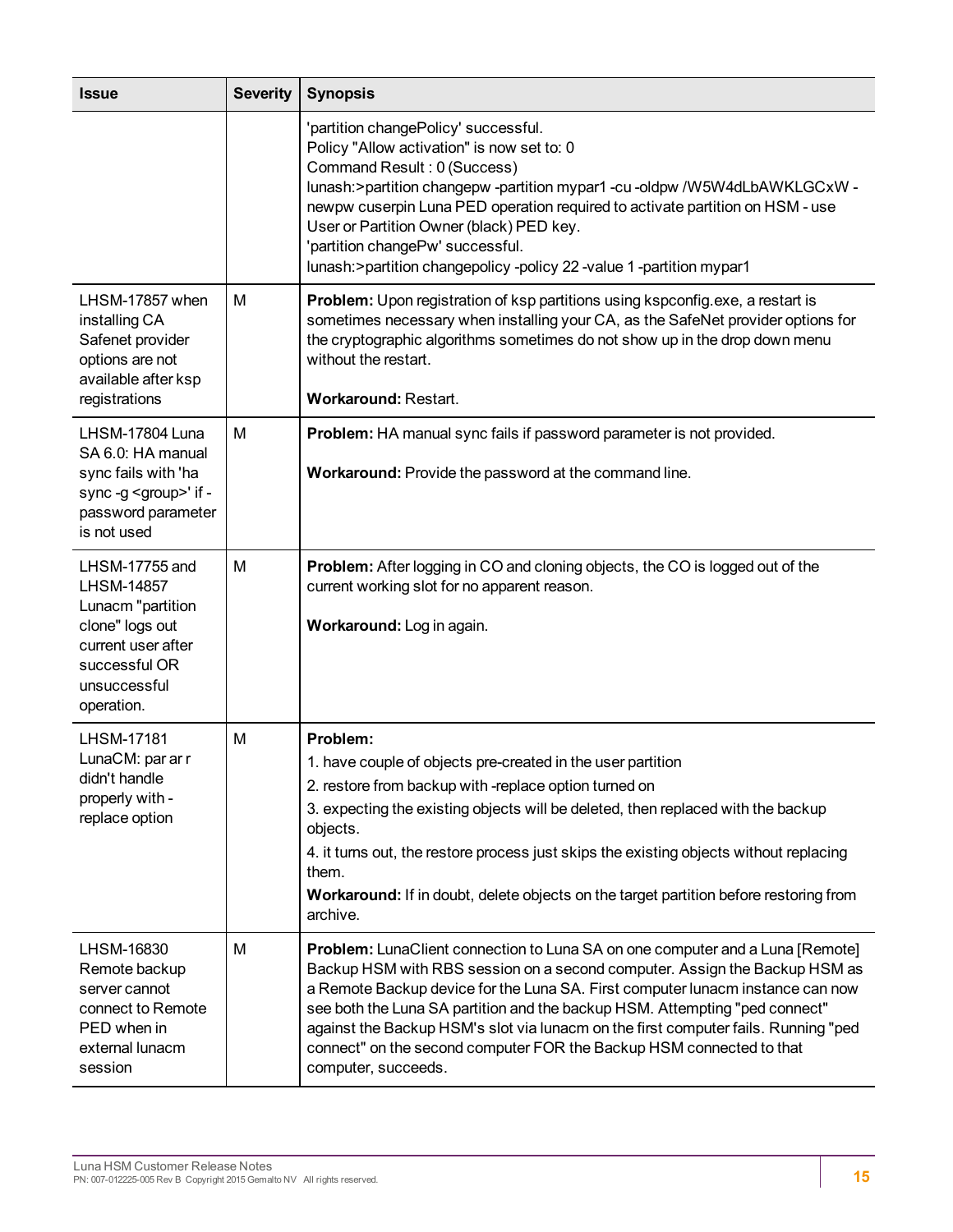| <b>Issue</b>                                                                                                  | <b>Severity</b> | <b>Synopsis</b>                                                                                                                                                                                                                                                                                                                                                                                                                                                                                                                                                                                                  |
|---------------------------------------------------------------------------------------------------------------|-----------------|------------------------------------------------------------------------------------------------------------------------------------------------------------------------------------------------------------------------------------------------------------------------------------------------------------------------------------------------------------------------------------------------------------------------------------------------------------------------------------------------------------------------------------------------------------------------------------------------------------------|
|                                                                                                               |                 | Workaround: Use Luna PED locally connected to the Luna Backup HSM, or use a<br>Luna Remote PED instance on the computer with the Backup HSM as the<br>PED instance for both the Backup HSM and the distant Luna SA.                                                                                                                                                                                                                                                                                                                                                                                              |
| <b>LHSM-16825</b><br>Lunacm: partition<br>archive backup-slot<br>remote does not<br>work                      | M               | Problem: "partition archive backup -slot remote" command returns "(invalid<br>arguments)" error, regardless of options that are provided.<br>Workaround: None.                                                                                                                                                                                                                                                                                                                                                                                                                                                   |
| LHSM-16315 HA: ha<br>sync up with PKI<br>bundle not performed<br>with two members<br>one having 0<br>objects. | M               | Problem:<br>1. Pre-deploy, then deploy Luna G5s, have two Luna G5s from each Luna SA<br>2. Assign each G5 bundle to the same client<br>3. From client, create HA group using both partitions from PKI bundles.<br>4. Create some objects in one HA member and leave the other one with 0 objects in<br>it.<br>5. Order synchronization of the objects within the HA group, get "No synchronization<br>performed/needed".<br>6. Remove the 0 object member from HA group and add it back in, then attempt sync<br>again. Same result, "no sync performed".<br>Workaround: None. HA is not working for PKI bundle. |
| LHSM-16311 When<br>enable bonding false<br>negative error<br>message                                          | M               | <b>Problem:</b> When port bonding is enabled, the dialog returns an error like:<br>Error adding address 172.20.10.179 for bond0.<br>Workaround: Ignore. Bonding is successful, despite the spurious error.                                                                                                                                                                                                                                                                                                                                                                                                       |
| <b>LHSM-16238 PKI</b><br>bundle: token pki<br>resetPin failed with<br>creating challenge                      | M               | <b>Problem:</b> For Luna G5 HSMs connected to Luna SA:<br>FW 6.22.0 - has the challenge created in the PED screen, but after pressing Enter on<br>the PED, got message "Failed to create new challenge!" in the lunash.<br>FW 6.2.4 - failed the resetPin right away without displaying the new challenge in the<br>PED.<br>Workaround: If necessary to change the challenge secret on a PKI bundle Luna G5,<br>temporarily attach the Luna G5 to a LunaClient host computer, perform the operation<br>in lunacm, and then return the Luna G5 to the Luna SA.                                                    |
| LHSM-16237<br>partition backup<br>append replace does<br>not work                                             | M               | Problem: Backing up a partition to Luna G5 and then attempting to back it up again<br>to the same partition with the append and replace options, no items are backed up,<br>they are just skipped.<br>Workaround: Avoid using the "append" and "replace" options in the same<br>command.                                                                                                                                                                                                                                                                                                                         |
| <b>LHSM-15991 PKI</b><br>bundle: Failed to<br>deploy token pki on<br>FW 6.10.1                                | M               | Problem:<br>1. Predeployed the Luna G5 with FW 6.10.1<br>2. Performed the changepin operation<br>3. Deploy fails with "Can not locate the token".<br>Workaround: None.                                                                                                                                                                                                                                                                                                                                                                                                                                           |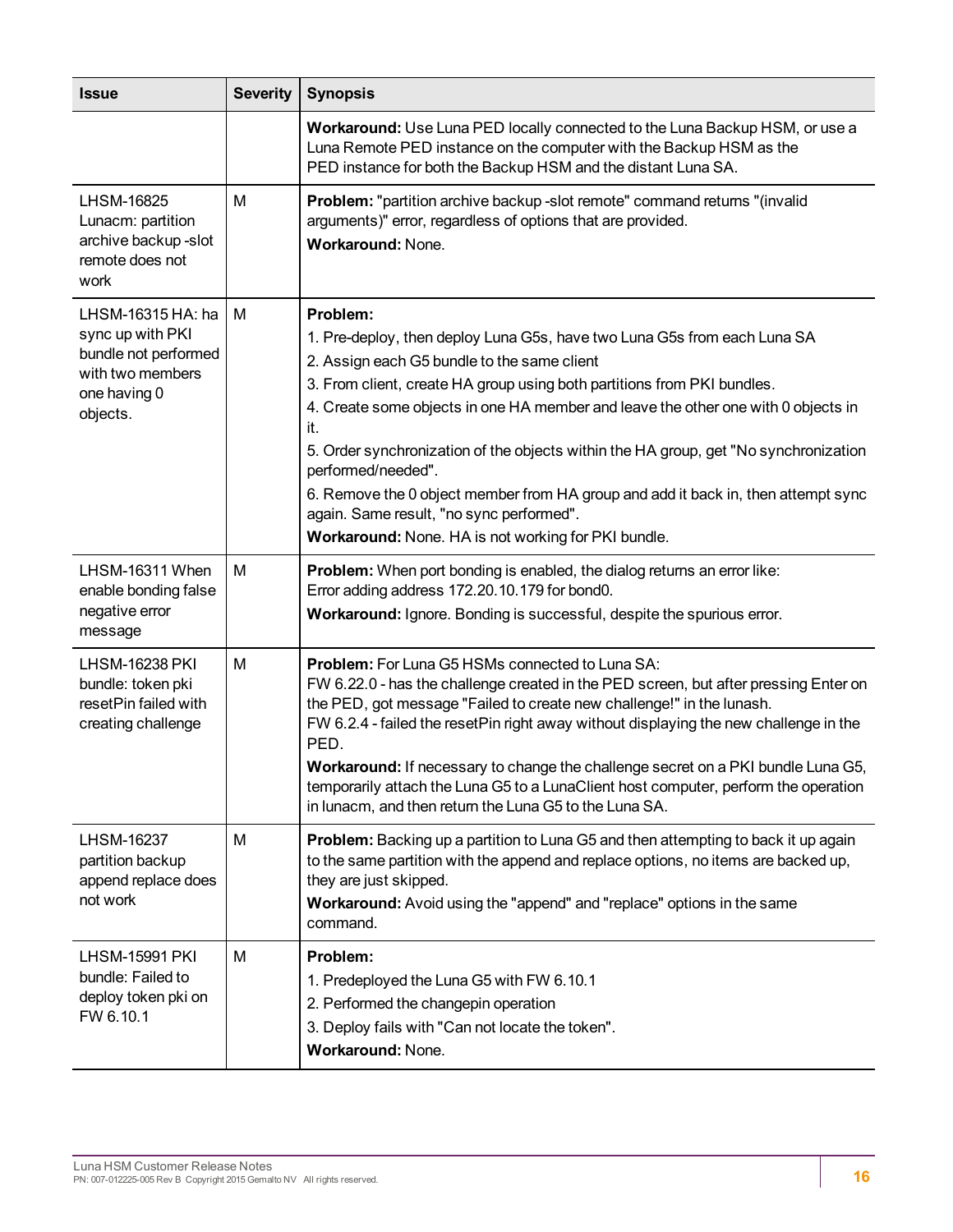| <b>Issue</b>                                                                                                                                                                                 | <b>Severity</b> | <b>Synopsis</b>                                                                                                                                                                                                                                                                                                                                                                                                                                                                                                                                                                                                                                                                                                                            |
|----------------------------------------------------------------------------------------------------------------------------------------------------------------------------------------------|-----------------|--------------------------------------------------------------------------------------------------------------------------------------------------------------------------------------------------------------------------------------------------------------------------------------------------------------------------------------------------------------------------------------------------------------------------------------------------------------------------------------------------------------------------------------------------------------------------------------------------------------------------------------------------------------------------------------------------------------------------------------------|
| <b>LHSM-15975 PKI</b><br>bundle: token active<br>failed in lunash after<br>deactive from luna<br>client                                                                                      | M               | Problem: On Luna SA 6.0, with attached Luna G5 having f/w 6.22.0:<br>1. Assigned the PKI token (the Luna G5) to client<br>2. Deactivated the token<br>3. When activated from lunash, failed with error code 65535.<br><b>Workaround:</b> None. But the activation from lunash was observed to work for<br>firmware 6.2.4                                                                                                                                                                                                                                                                                                                                                                                                                   |
| LHSM-15964 Luna<br>SA 6.0: sysconf<br>config factoryReset<br>complains of 'hsm<br>$[4411]$ : Unable to<br>locate client token<br>library configured in<br>'ClientTokenLib' if<br>STC enabled | M               | Problem: With STC enabled, perform a "sysconf config factory Reset -s all -f"<br>lunash does not see the hsm.<br>Workaround: Restore previous configuration with<br>lunash: > sysconf config restore -s all -fi < config filename > .tar.gz.                                                                                                                                                                                                                                                                                                                                                                                                                                                                                               |
| LHSM-15960 "sysc<br>ssh device eth1"<br>hung on bonded NIC<br>(PED-auth Luna SA)                                                                                                             | M               | Problem: On a PED-authenticated Luna SA with bonded Ethernet ports, run<br>"sysconf ssh device eth1". The command hangs, with no return.<br>Workaround: Close the SSH terminal session and start again.                                                                                                                                                                                                                                                                                                                                                                                                                                                                                                                                    |
| <b>LHSM-15417 PKI</b><br>bundle: token pki<br>update capability<br>broken                                                                                                                    | M               | <b>Problem:</b> The command 'token pki update capability' is broken, returning RC_FILE_<br>ERROR.<br>Workaround: Disconnect the Luna G5 HSM from the Luna SA appliance, and<br>connect to a LunaClient computer. Use lunacm to apply the capability update.<br>Return the updated Luna G5 to its place connected to the Luna SA appliance for PKI<br>Bundle operation.                                                                                                                                                                                                                                                                                                                                                                     |
| <b>LHSM-15017</b><br>'sysconf regenCert'<br>returns 'ERROR.<br>Partition named<br>"Cryptoki User" not<br>found'                                                                              | M               | Problem: When running an ordinary 'sysconf RegenCert' the dialog talks about<br>being unable to find Cryptoki User partition, which would be expected if running a<br>'sysconf hwregencert'.<br>Workaround: Ignore.                                                                                                                                                                                                                                                                                                                                                                                                                                                                                                                        |
| LHSM-14848 hsm<br>init from lunacm on a<br>PED-auth HSM<br>should warn when<br>password and<br>domain are provided                                                                           | M               | Problem: For a PED-authenticated Luna HSM with older firmware, if you offer a<br>password or domain when initializing, you are told that they are being ignored. On a<br>PED-authenticated HSM with firmware 6.22.0, if both pw and domain are provided,<br>the initialization just works, but without notifying about ignored parameters.<br>However, if an unnecessary password is provided, but the unnecessary domain is<br>not provided, the command simply fails. It should not.<br>Workaround: When initializing a PED-authenticated Luna HSM with lunacm:> hsm<br>init, DO NOT provide password, domain, or default domain. Simply run the<br>command "hsm init-label <some label="">" and respond to the Luna PED prompts.</some> |
| LHSM-14761 CKR_<br>DEVICE_ERROR<br>during RC4 key gen                                                                                                                                        | M               | Problem: Key gen (CKM_RC4_KEY_GEN) fails with a CKR_DEVICE_ERROR<br>and renders the HSM unresponsive. The same HSM/test combination ran for weeks<br>without issue.                                                                                                                                                                                                                                                                                                                                                                                                                                                                                                                                                                        |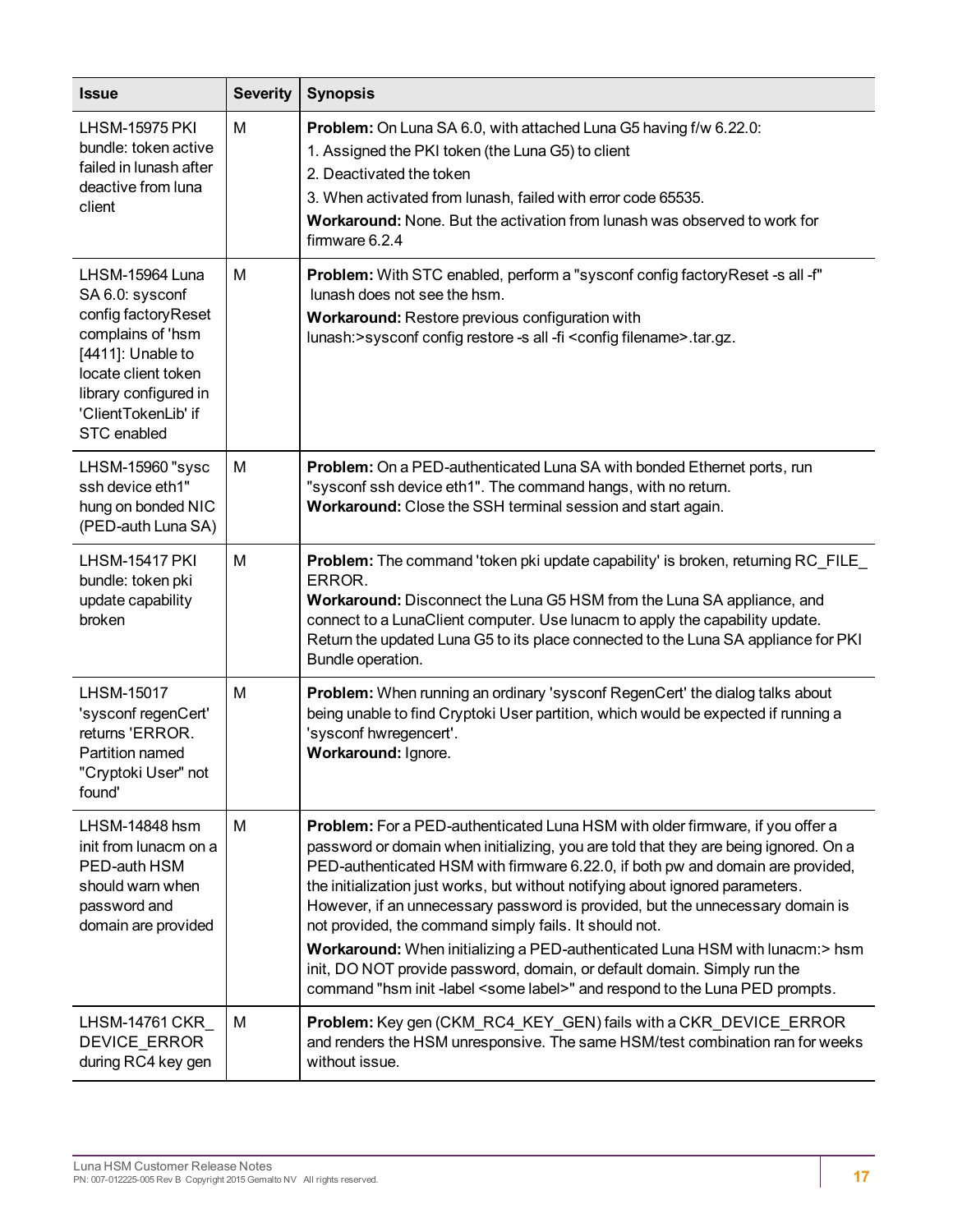| <b>Issue</b>                                                                                                                                   | <b>Severity</b> | <b>Synopsis</b>                                                                                                                                                                                                                                                                                                                                                                                                                                                         |
|------------------------------------------------------------------------------------------------------------------------------------------------|-----------------|-------------------------------------------------------------------------------------------------------------------------------------------------------------------------------------------------------------------------------------------------------------------------------------------------------------------------------------------------------------------------------------------------------------------------------------------------------------------------|
|                                                                                                                                                |                 | <b>Workaround:</b> Restart the HSM. This is a very rare occurrence, and a fix is being<br>tested.                                                                                                                                                                                                                                                                                                                                                                       |
| LHSM-14333 Luna<br>SA 6.0: HA using<br>java does not<br>recover and does not<br>terminate/clean up<br>session                                  | M               | Problem: Setup: Two Luna SA appliances<br>Java with HA HAOnly<br>1. Run jMultitoken<br>2. Shut down the interface of 1 member<br>3. After four attempts at recovering, restart the interface (notice the error code of<br>0xC0000102<br>4. After reaching max retries, perform manual recover<br>The client sets up a session with the appliance but HA is never recovered.<br>Workaround: Reboot.                                                                      |
| (LHSM-13949) Long<br>pauses (5 minutes)<br>during SFF restore of<br>existing objects                                                           | M               | <b>Problem:</b> When restoring existing objects from an SFF token to an SA partition,<br>existing objects are found and skipped, as expected, every 5-6 seconds or so.<br>However, on occasion, there may be a lengthy pause (5 minutes or so), between<br>objects.<br>Workaround: None. If you notice a pause, please be patient.                                                                                                                                      |
| <b>LHSM-13421</b><br>Changing logpath of<br>audit log while<br>services stopped<br>causes Luna G5 to<br>not respond when<br>services restarted | M               | <b>Problem:</b> Logged in as the Auditor, set log level to log nothing.<br>Stopped the luna client services - HTL, SNMP, PED Server.<br>Renamed the "logtest" directory to something else.<br>Restarted the 3 services stopped earlier.<br>At this point the Luna G5 froze with its green light on. I couldn't get it back to life<br>without a ureset.<br>Definitely an unlikely edge case, but interesting.<br>Workaround: Perform ureset to get Luna G5 going again. |
| <b>LHSM-12575</b><br>Running ssh lush<br>commands<br>immediately after<br>port bonding forces<br>bonding in Fault-<br>Tolerance                | M               | Problem: Calling any lunash commands immediately after bonding enable or disable<br>causes bonding to go into Fault-Tolerance mode causing unexpected behavior.<br><b>Workaround: None.</b>                                                                                                                                                                                                                                                                             |
| LHSM-11659 First<br>hsm login after<br>tamper is ignored                                                                                       | M               | Problem: Tamper a Luna SA.<br>Reboot.<br>Perform hsm login - I and get "success" from lunash.<br>Note that the hsm still isn't really logged in, and requires a second login before I can<br>do things that require SO authentication.<br>Workaround: After a tamper event, perform 'hsm login' twice.                                                                                                                                                                  |
| (LHSM-10615) KSP<br>does not record<br>success messages                                                                                        | M               | <b>Problem:</b> KSP is only logging failures. It should also record successes, for auditing<br>purposes.<br>Workaround: None.                                                                                                                                                                                                                                                                                                                                           |
| (LHSM-10594) KSP                                                                                                                               | M               | Problem: kspcmd.exe has an option to specify a usage limit. The command                                                                                                                                                                                                                                                                                                                                                                                                 |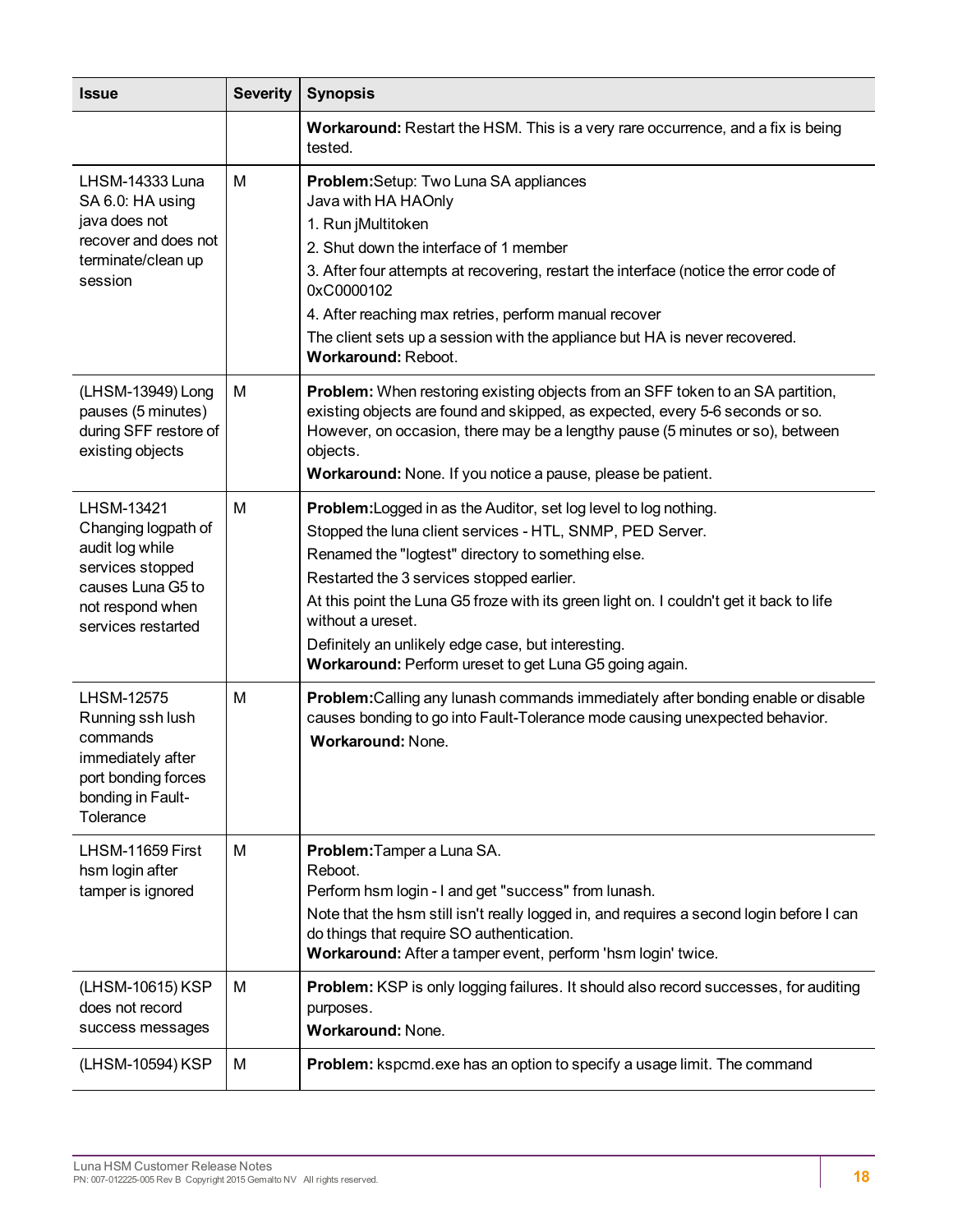| <b>Issue</b>                                                                                                               | <b>Severity</b> | <b>Synopsis</b>                                                                                                                                                                                                                                                                                                                                                                                                                                                                                                                                                                                                                                                                                                                                                                                                                                                                                                                                                                 |
|----------------------------------------------------------------------------------------------------------------------------|-----------------|---------------------------------------------------------------------------------------------------------------------------------------------------------------------------------------------------------------------------------------------------------------------------------------------------------------------------------------------------------------------------------------------------------------------------------------------------------------------------------------------------------------------------------------------------------------------------------------------------------------------------------------------------------------------------------------------------------------------------------------------------------------------------------------------------------------------------------------------------------------------------------------------------------------------------------------------------------------------------------|
| unable to set usage<br>limits                                                                                              |                 | appears to work and generates a registry entry that sets the limit specified for any<br>key created via KSP (i.e. CA, etc.). However, when keys/certs are created via CA,<br>the KSP log records error CKR_ATTRIBUTE_TYPE_INVALID. Reviewing the keys<br>attributes in ckdemo does not show attributes CKA_USAGE_LIMIT or CKA_<br>USAGE_COUNT. Without these set, the keys can be used an infinite number of<br>times.<br>Workaround: After creating your CA, or after every renewal, launch ckdemo and<br>manually add the usage limit attribute.                                                                                                                                                                                                                                                                                                                                                                                                                              |
| (LHSM-10162) No<br>way to put Luna<br>Backup HSM into<br>FIPS approved<br>operation mode on<br>Luna SA                     | M               | Problem: Luna Backup HSM with firmware 6.10.2 is undergoing FIPS evaluation.<br>To conform to FIPS evaluation, it must be used in FIPS approved operation mode.<br>By default this HSM policy is OFF. There is no way to turn it on via lunash.<br>Workaround: Connect the Backup HSM to a standalone host computer and use<br>lunacm to change the policy, then reconnect the Backup HSM to the Luna SA. Or<br>perform remote backup.                                                                                                                                                                                                                                                                                                                                                                                                                                                                                                                                          |
| (LHSM-10161) token<br>backup show needs<br>to show whether<br>Backup HSM is in<br>FIPS approved<br>mode or not             | M               | Problem: Luna Backup HSM with f/w 6.10.2 is undergoing FIPS evaluation.<br>To conform to FIPS requirements, it must be used in FIPS approved operation mode<br>and there must be a way to visually confirm this configuration.<br>There is no way via Lunash to query whether this HSM policy is on or off for a Luna<br>Backup HSM.<br>Workaround: Connect the Backup HSM to a standalone host computer and use<br>lunacm to view the status, then (if acceptable) reconnect the Backup HSM to the<br>Luna SA. Or perform remote backup.                                                                                                                                                                                                                                                                                                                                                                                                                                       |
| (LHSM-10160)<br>Attempt to backup to<br>non-existent partition<br>on Backup HSM<br>gives warning but no<br>way to back out | M               | Problem: Attempting to perform a backup with "replace" option to a partition on the<br>Luna Backup HSM that does not exist, Lunash prompts with a warning, but then<br>gives no opportunity to back out of the command:<br>[192.20.9.127] lunash: > partition backup - partition John1 - password userpin - serial<br>7000627-replace-tokenpar<br>Warning: 'replace' mode specified, but no partition named FIPSBackup exists on the<br>backup token. A new partition will be created.<br>Warning: You will need to connect Luna PED to the Luna Backup HSM to complete<br>this operation.<br>You may use the same Luna PED that you used for Luna SA.<br>Please type 'proceed' and hit <enter> when you are ready to proceed&gt; quit<br/>Please type 'proceed' and hit <enter><br/><b>Workaround:</b> Close the session, open a new SSH session to the Luna appliance,<br/>login to the HSM and try the backup again with a correct, existing partition name.</enter></enter> |
| (LHSM-10152)<br>windows Client -<br>lunacm: Cannot<br>load library                                                         | M               | Problem: After installing Luna Client on windows server 2008 RC2, tried to run<br>lunacm. Got "Cannot load library: The specified module could not be found".<br>Workaround: Open a new console/command-line window to allow the library path to<br>be found.                                                                                                                                                                                                                                                                                                                                                                                                                                                                                                                                                                                                                                                                                                                   |
| (LHSM-9888) User's                                                                                                         | M               | <b>Problem:</b> Steps to reproduce:                                                                                                                                                                                                                                                                                                                                                                                                                                                                                                                                                                                                                                                                                                                                                                                                                                                                                                                                             |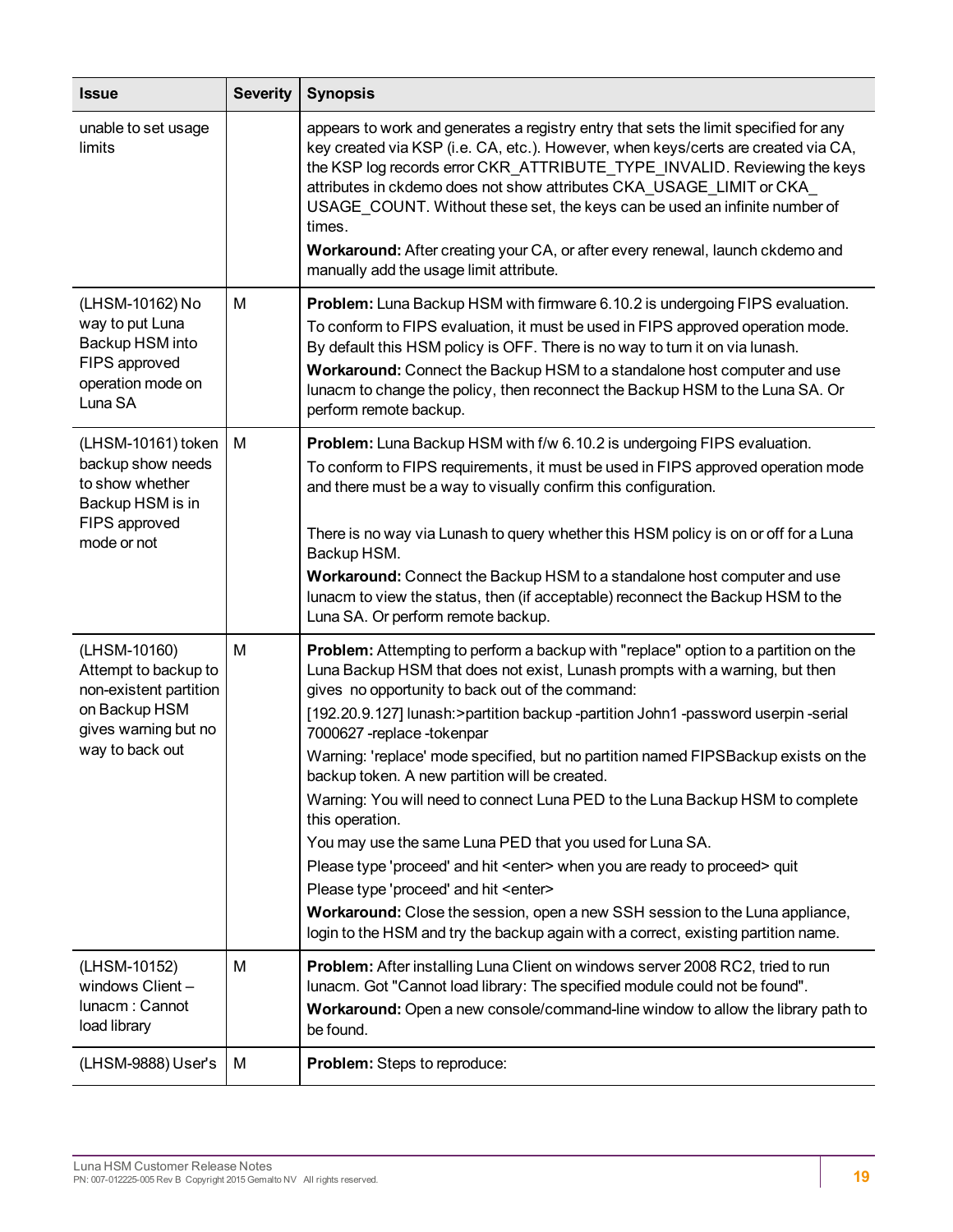| <b>Issue</b>                                                                                       | <b>Severity</b> | <b>Synopsis</b>                                                                                                                                                                                                                                                                                                                                                                                                                                                                                                                                                                                                                                                                                                                                                                                                                                                                                                                                                                                                                                                                                                                                                                                                     |
|----------------------------------------------------------------------------------------------------|-----------------|---------------------------------------------------------------------------------------------------------------------------------------------------------------------------------------------------------------------------------------------------------------------------------------------------------------------------------------------------------------------------------------------------------------------------------------------------------------------------------------------------------------------------------------------------------------------------------------------------------------------------------------------------------------------------------------------------------------------------------------------------------------------------------------------------------------------------------------------------------------------------------------------------------------------------------------------------------------------------------------------------------------------------------------------------------------------------------------------------------------------------------------------------------------------------------------------------------------------|
| lushfiles directory is<br>gone after sysconf<br>backup/restore                                     |                 | 1. Create a new user (somebody).<br>2. Run sysconf config backup<br>3. Run sysconf config factory Reset<br>4. Run sysconf config restore <backup 2="" file="" in="" step=""><br/>5. Login to appliance as "somebody", run "my file list" will get the following error.<br/>[local host] lunash:&gt;my file list<br/>/bin/ls: /home/somebody/lush_files: No such file or directory<br/>Command Result: 0 (Success)<br/>Workaround: Recreate the named user. Re-upload any files that were lost.</backup>                                                                                                                                                                                                                                                                                                                                                                                                                                                                                                                                                                                                                                                                                                             |
| (LHSM-9846)<br>sysconf secureKeys<br>broken for PWD-<br><b>AUTH LunaSA</b>                         | M               | Problem: The command to move software NTLS keys into hardware is broken on<br>password-authenticatedLuna SA. Works properly for PED-authenticated Luna SA.<br>Workaround: If you prefer to use NTLS keys in hardware (inside the HSM, rather<br>than on the Luna SA file system), then for PED-auth use the command options to<br>generate them there, rather than generating in software and importing.                                                                                                                                                                                                                                                                                                                                                                                                                                                                                                                                                                                                                                                                                                                                                                                                            |
| (LHSM-9818)<br>lunacm "partition<br>archive backup-o"<br>does not read object<br>handles correctly | M               | Problem: "partition archive backup -o" does not read the object handles correctly,<br>when a single invalid handle is passed to "-o"; it just backs up everything found from<br>Luna SA to etoken. If multiple invalid object handles are passed, it works correctly.<br>Workaround: Be aware of the discrepancy and avoid passing invalid object<br>handles.                                                                                                                                                                                                                                                                                                                                                                                                                                                                                                                                                                                                                                                                                                                                                                                                                                                       |
| (LHSM-9750) Small<br>form-factor backup<br>with Remote PED<br>going to wrong PED                   | M               | Problem: When a Remote PED has been specified at the Luna SA via lunash<br>commands, and then a different Remote PED is specified (for that Luna SA) via<br>lunacm commands, the setting from lunash prevails. This could result in unexpected<br>results when setting up Remote PED and remote Small Form-factor Backup.<br>1- Connect Luna SA to a Remote PED by issuing "hsm ped connect" from lunash.<br>2- From lunacm, run "ped connect" to connect to your Remote PED<br>3- then run "par login"<br>No prompt is presented at your Remote PED.<br>Following a timeout period one of the following might occur:<br>"Command Result: 0x8000002e (CKR_PED_UNPLUGGED)"<br>lunacm:>par login<br>Option-password was not supplied. It is required.<br>Enter the password: *******<br>Please attend to the PED.<br>Command Result: 0x8000002e (CKR PED UNPLUGGED) --> If the PED device<br>to which the Luna SA goes is not connected.<br><b>OR</b><br>Command Result: 0x80000024 (CKR_TIMEOUT) --> If the PED prompt went to a<br>PED other than yours and nobody inserted the expected black key and pressed<br><enter>.<br/>Workaround: For Remote PED authentication or remote Small Form-factor Backup</enter> |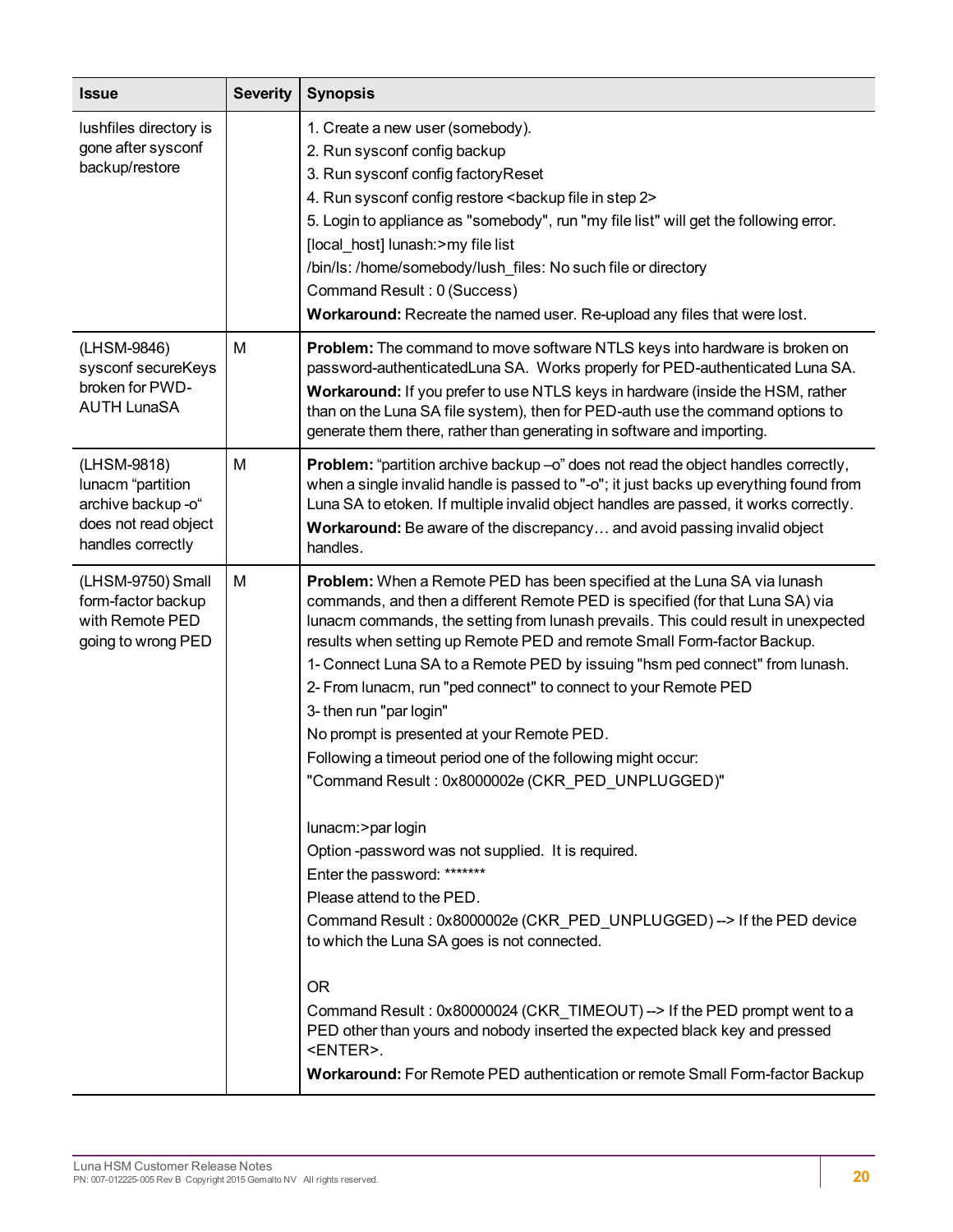| <b>Issue</b>                                                                                                                                 | <b>Severity</b> | <b>Synopsis</b>                                                                                                                                                                                                                                                                                                                                                                                                                                                                                                                                                                                                                                                                                                                                                                                                                          |
|----------------------------------------------------------------------------------------------------------------------------------------------|-----------------|------------------------------------------------------------------------------------------------------------------------------------------------------------------------------------------------------------------------------------------------------------------------------------------------------------------------------------------------------------------------------------------------------------------------------------------------------------------------------------------------------------------------------------------------------------------------------------------------------------------------------------------------------------------------------------------------------------------------------------------------------------------------------------------------------------------------------------------|
|                                                                                                                                              |                 | of Luna SA, first run "hsm ped disconnect" from lunash, then run "ped connect and<br>perform Small Form-factor Backup (or other PED-using operations) from lunacm.                                                                                                                                                                                                                                                                                                                                                                                                                                                                                                                                                                                                                                                                       |
| (LHSM-9712) PED<br><b>SCP</b> communication<br>problem                                                                                       | M               | Problem: Occasional errors or timeout occurred during local-PED data transfers<br>(using SCP connection). This was probably always present, but went unnoticed<br>during authentication operations due to the small data transactions. However, when<br>PED is used in local mode for lengthy transactions, such as occur in SFF backup<br>and restore operations, the instability is revealed.<br>Workaround: Use Remote PED SFF backup when backing up and restoring larger<br>amounts of partition data. (Remote PED SFF backup operations have proven<br>reliable over a reliable network.)                                                                                                                                                                                                                                          |
| (LHSM-8423,<br>MKS190597)<br>System is rebooted<br>on issuing hsm<br>reset command<br>when running HA on<br>Solaris Sparc 11<br>Netra T5440. | M               | Problem: System gets rebooted when hsm reset command is issued on a G5 HA,<br>running Solaris Sparc 11 (64-bit) Netra T5440 server.<br>Workaround: It is recommended to stop any running applications before issuing<br>hsm reset command in lunacm.                                                                                                                                                                                                                                                                                                                                                                                                                                                                                                                                                                                     |
| (LHSM-7696<br>MKS190048) RBS<br>host app crashes on<br>access when Luna<br>Backup HSM<br>removed                                             | M               | Problem: If a Luna [Remote] Backup HSM is removed from its host after the RBS<br>daemon is running, the RBS app will crash on attempted access.<br>Scenario 1:<br>- have running RBS daemon with Backup HSM connected, have remote host<br>configured to use RBS<br>- power-off or remove USB cable from Backup HSM<br>- launch lunacm on remote host; RBS daemon will crash<br>Scenario 2:<br>- have running RBS daemon with Backup HSM connected, have remote host<br>configured to use RBS<br>- launch lunacm on remote host<br>- power-off or remove USB cable from Backup HSM<br>- run remote backup; RBS daemon will crash<br>Workaround: The Backup HSM must be connected to the host computer to get the<br>RBS daemon running, and RBS must be stopped before you disconnect the USB<br>cable or power-off the Luna Backup HSM. |
| (LHSM-7052/2863)<br>Auto and manual<br>recovery conflict<br>during recovery                                                                  | M               | Problem: When a system is configured for auto-recovery, running the manual vtl<br>haAdmin recovery option causes errors randomly.<br>Workaround: Avoid manual recovery when system is configured for HA auto-<br>recovery.                                                                                                                                                                                                                                                                                                                                                                                                                                                                                                                                                                                                               |
| LHSM-5812 Crypto-<br>User cannot create<br>objects when using<br>an HA group (MKS                                                            | M               | Problem: Firmware allows only Crypto-Officer to clone objects. Currently, Crypto-<br>User is not allowed to do cloning<br>The HA logic for object creation is to create on the primary and then propagate (using<br>the cloning operation) to other members.                                                                                                                                                                                                                                                                                                                                                                                                                                                                                                                                                                             |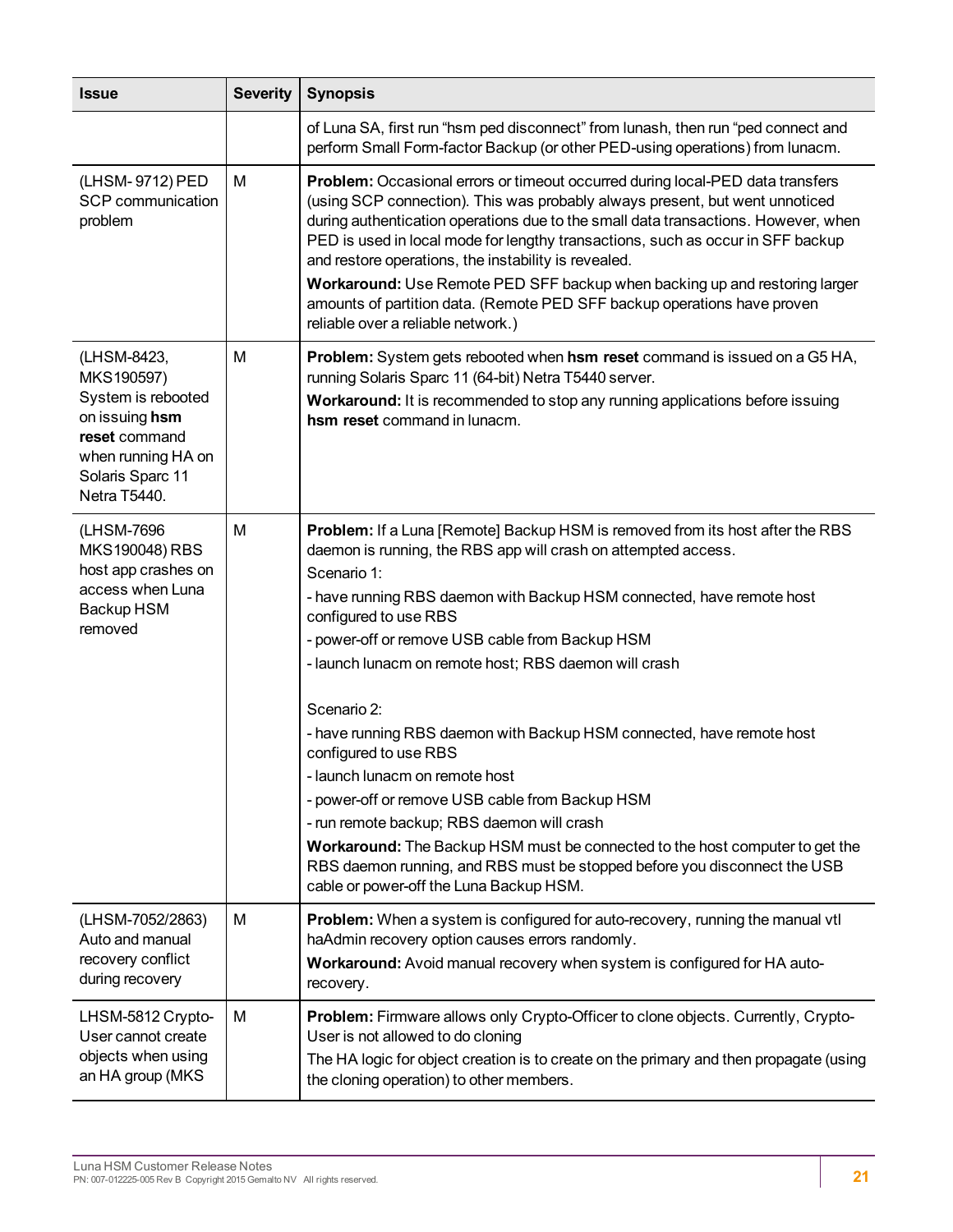| <b>Issue</b>                                                                                                                                        | <b>Severity</b> | <b>Synopsis</b>                                                                                                                                                                                                                                                                                                                                                                                                                                                                                                                                                                                                                                                                                                                                                                           |
|-----------------------------------------------------------------------------------------------------------------------------------------------------|-----------------|-------------------------------------------------------------------------------------------------------------------------------------------------------------------------------------------------------------------------------------------------------------------------------------------------------------------------------------------------------------------------------------------------------------------------------------------------------------------------------------------------------------------------------------------------------------------------------------------------------------------------------------------------------------------------------------------------------------------------------------------------------------------------------------------|
| #176840)                                                                                                                                            |                 | Workaround: Use Crypto Officer when using HA.                                                                                                                                                                                                                                                                                                                                                                                                                                                                                                                                                                                                                                                                                                                                             |
| (LHSM-5768)<br>Windows installer -<br>when modifying<br>existing Luna Client,<br>extra selected<br>components are not<br>installed                  | M               | <b>Problem:</b> When trying to modify an already-installed Luna Client on Windows we<br>have the option to select any extra component we want, but the selected additional<br>components are not actually installed.<br>The installer gives no error message.<br>Workaround: When modifying an existing installed Luna Client, on Windows,<br>choose to install a Luna Product and ALL its sub-features. THEN deselect any that<br>are not needed, and the remaining desired files are installed correctly.                                                                                                                                                                                                                                                                               |
| (LHSM-2864) HA<br>Key gens do not<br>recover properly<br>when recovering the<br>primary.                                                            | M               | Problem: In an HA environment, configure for auto-recovery.<br>Launch multitoken with 10 threads performing key gens<br>Fail the secondary and recover - everything works.<br>Fail the primary - it switches over to do the key gens on the secondary.<br>Recover the primary and wait; the app fails with CKR_CANCEL<br>Workaround: None. Can be avoided if you do not have multiple clients connected to<br>the HA slot.                                                                                                                                                                                                                                                                                                                                                                |
| <b>LHSM-19278</b>                                                                                                                                   | L               | Problem: If you apply a 100 partition capability update in LunaCM, and immediately<br>try to create an additional partition, the operation fails.<br>Workaround: After applying the capability update, exit and start LunaCM for the<br>change to take effect. Then you can create additional partitions.                                                                                                                                                                                                                                                                                                                                                                                                                                                                                 |
| LHSM-18062 lunash<br>"partition sff<br>showcontent" output<br>not giving full<br>command                                                            | L               | Problem: lunash command "partition sff showcontent" output "'partition sff sho'<br>successful.", should readback the full command "partition sff showcontent" rather<br>than the short form.<br>Workaround: Cosmetic; ignore.                                                                                                                                                                                                                                                                                                                                                                                                                                                                                                                                                             |
| (LHSM-10633) Luna<br>Client on Debian<br>requires libcryptoki<br>library purge to reset<br>to the default<br>Chrystoki.conf<br>version on uninstall | L               | <b>Problem:</b> In some instances, it might be desirable to perform a complete re-install of<br>the Luna client, including replacing the current Chrystoki.conf file with the default<br>version. Doing this on a Debian OS requires, after uninstalling the client, that the<br>libcryptoki library be purged before the Chrystoki.conf.debsave backup file is<br>deleted.<br>Workaround: Workaround:<br>To re-install the Luna client with the default Chrystoki.conf file on a Debian OS<br>1. Uninstall the Luna client:<br>/usr/safenet/lunaclient/bin/uninstall.sh<br>Purge the libcryptoki library:<br>2.<br>dpkg-P libcryptoki<br>Delete the backup Chrystoki.conf file:<br>3.<br>rm /etc/Chrystoki.conf.debsave<br>Re-install the Luna client:<br>4.<br><path>/install.sh</path> |
| (LHSM-10163) SFF                                                                                                                                    | L               | Problem: During SFF backup over Remote PED, "Unknown Command" is                                                                                                                                                                                                                                                                                                                                                                                                                                                                                                                                                                                                                                                                                                                          |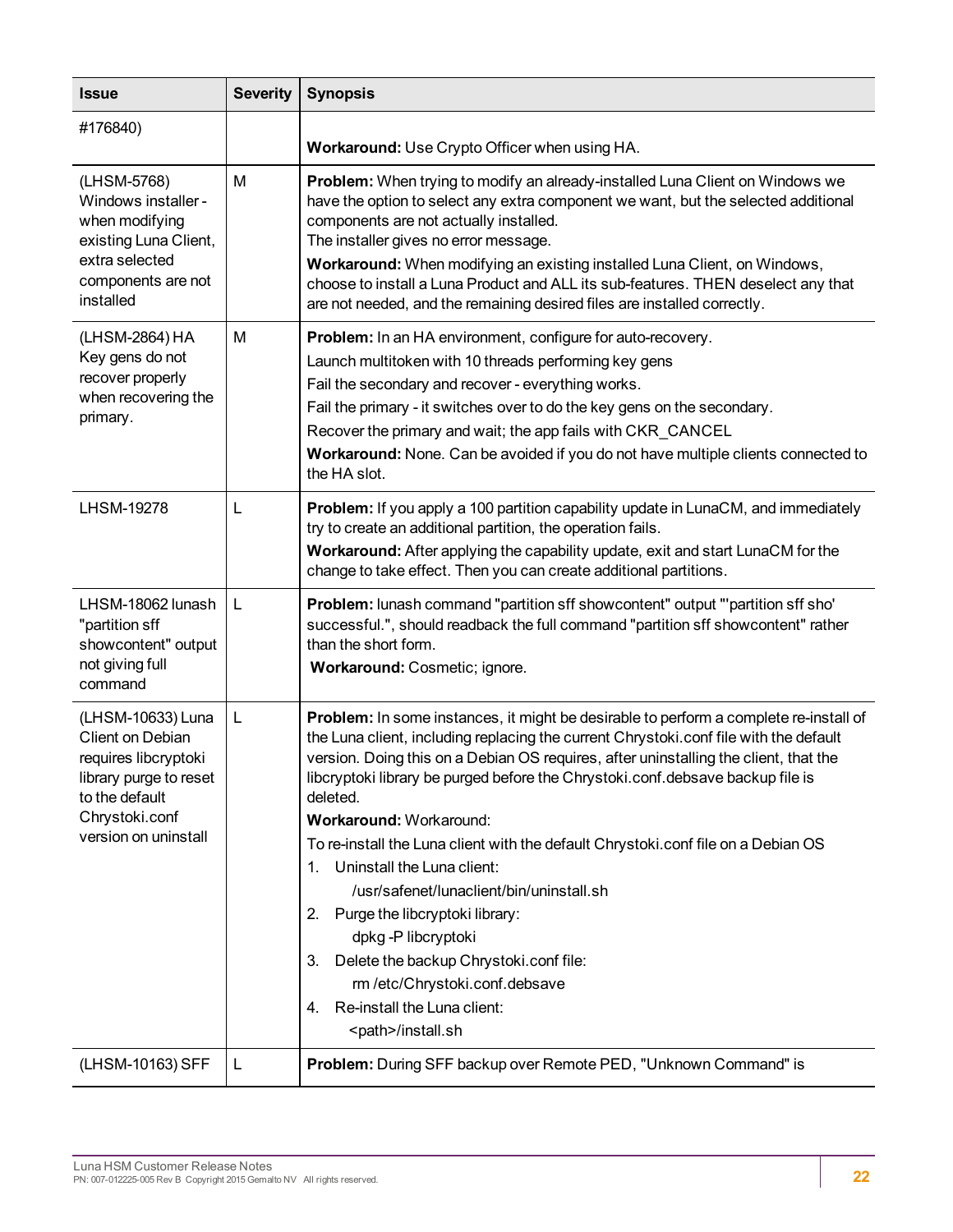| <b>Issue</b>                                                                                                                                     | <b>Severity</b> | <b>Synopsis</b>                                                                                                                                                                                                                                                                                                                                                                                                                                                                                                                                                                                                                                                                                                                                                                  |
|--------------------------------------------------------------------------------------------------------------------------------------------------|-----------------|----------------------------------------------------------------------------------------------------------------------------------------------------------------------------------------------------------------------------------------------------------------------------------------------------------------------------------------------------------------------------------------------------------------------------------------------------------------------------------------------------------------------------------------------------------------------------------------------------------------------------------------------------------------------------------------------------------------------------------------------------------------------------------|
| remote backup -<br><b>Unknown Command</b><br>Displayed on PED                                                                                    |                 | observed on the PED followed by "Get Version".<br>This should be a message like "write to token"<br>Workaround: Ignore.                                                                                                                                                                                                                                                                                                                                                                                                                                                                                                                                                                                                                                                          |
| (LHSM-10154) "cmu<br>selfsign" fails to<br>display key handler<br>for new generated<br>key                                                       | L               | Problem: Running "cmu selfsign" ends with generating a key. If the command runs<br>successfully, cmu is expected to display the new generated key handler, but it does<br>not.<br>Workaround: Issue "cmu list" to verify that the new key has been created.                                                                                                                                                                                                                                                                                                                                                                                                                                                                                                                      |
| (LHSM-10153)<br>windows Client -<br>cmu importkey gives<br>wrong error message                                                                   | L               | Problem: The cmu utility returns "Buffer too small" instead of "wrong password"<br>against "cmu importkey" cmd.<br>Workaround: Be aware that the message is wrong, and re-try with the correct<br>password.                                                                                                                                                                                                                                                                                                                                                                                                                                                                                                                                                                      |
| (LHSM-9889) User<br>loses pub key<br>authentication after<br>sysconf<br>backup/restore                                                           | L               | Problem: After:<br>1) Run sysconf config backup<br>2) Run sysconf config factory Reset<br>any existing named user is no longer able to log in with public key authentication.<br>Workaround: Recreate the named user (see issue LHSM-9888). Upload a public<br>key and re-establish public key authentication for each such user.                                                                                                                                                                                                                                                                                                                                                                                                                                                |
| (LHSM-9816) All<br>other crypto ops to<br>same HSM halt<br>during init phase of<br>SFF backup, recover<br>slightly during object<br>backup phase | L               | Problem: When performing any kind of multitoken cryptographic operation, and a<br>Small Form Factor Backup operation is started on the same HSM, all other<br>cryptographic operation ceases during the eToken initialization phase of the<br>operation. This can take 2-3 minutes. After the eToken initialization stage, crypto<br>operations recover somewhat, but not to full speed, until backup completes.<br>Workaround: Simply be aware that Luna PED operations and prompting have<br>always blocked crypto operations on the attached HSM, and this continues with<br>PED-mediated Small Form Factor Backup.                                                                                                                                                           |
| (LHSM-9681)<br>Incorrect error when<br>attempting to backup<br>symmetric keys with<br>symmetric SFF<br>turned off.                               | L               | Problem: Attempted to back up 2 symmetric keys with SFF symmetric policy<br>turned off for the partition.<br>The objects did not backup, but an overall message said success backing up 2<br>objects.<br>lunacm:> par archive backup -slot eToken -label G5Backup<br>WARNING: continuing the backup operation will wipe out all keys on the backup<br>token!<br>Are you sure you wish to continue?<br>Type 'proceed' to continue, or 'quit' to quit now -> proceed<br>Operation in progress, please wait.<br>(1/2): Backing up object with handle 22 Failure<br>(2/2): Backing up object with handle 25 Failure<br>WARNING: Errors occurred while backup up one or more keys.<br>Backup Complete.<br>2 objects have been backed up to partition G5Backup<br>on the backup device |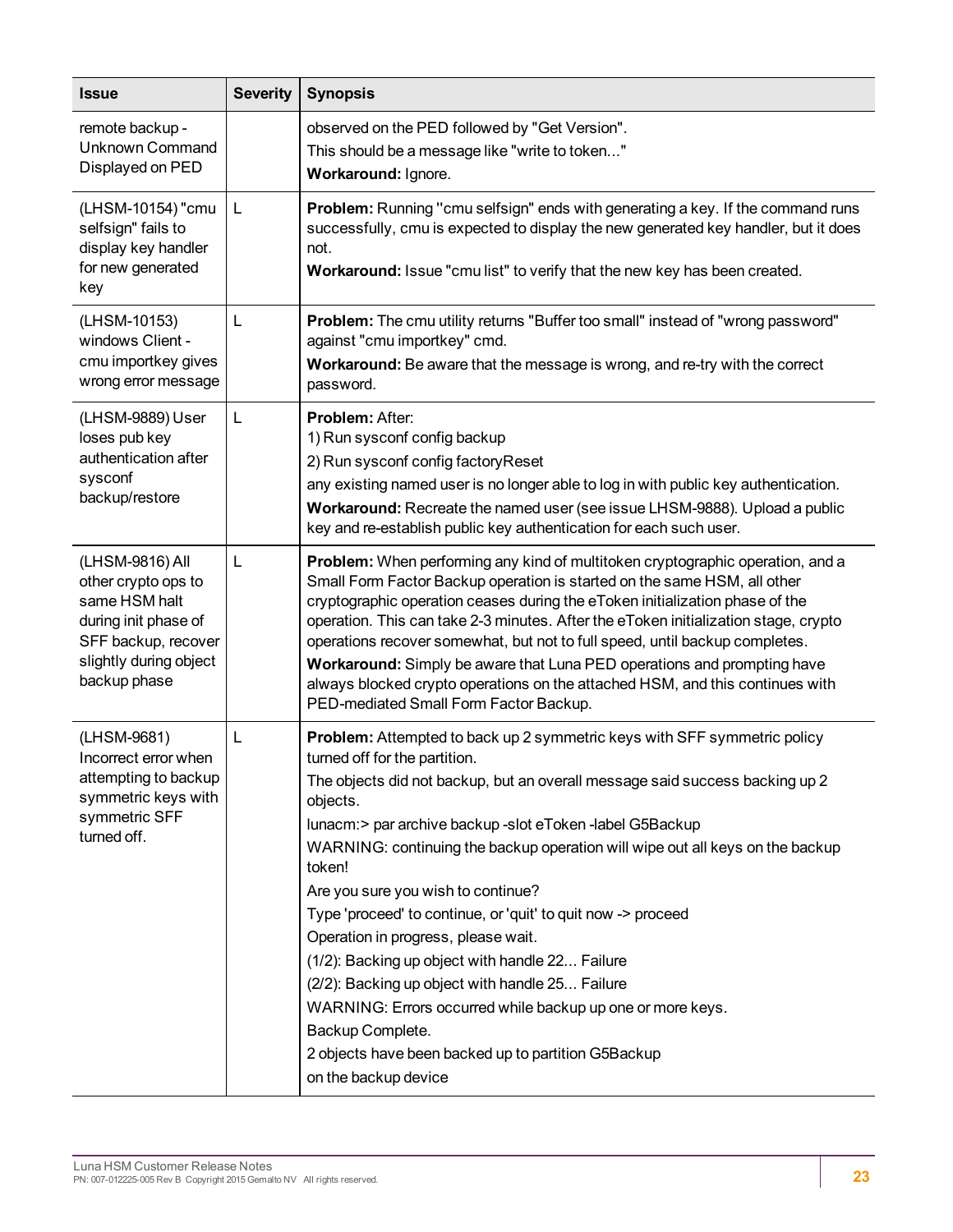| <b>Issue</b>                                                                                  | <b>Severity</b> | <b>Synopsis</b>                                                                                                                                                                                                                                                                                                                                                                                                                                                                                                                                                                                                                                                                                                                                                                                                                                                                                                                                                                                                                                                                                                                                |
|-----------------------------------------------------------------------------------------------|-----------------|------------------------------------------------------------------------------------------------------------------------------------------------------------------------------------------------------------------------------------------------------------------------------------------------------------------------------------------------------------------------------------------------------------------------------------------------------------------------------------------------------------------------------------------------------------------------------------------------------------------------------------------------------------------------------------------------------------------------------------------------------------------------------------------------------------------------------------------------------------------------------------------------------------------------------------------------------------------------------------------------------------------------------------------------------------------------------------------------------------------------------------------------|
|                                                                                               |                 | Command Result: 0x63 (CKR_KEY_TYPE_INCONSISTENT)<br>lunacm:><br>If some objects do not backup due to policy settings, a better message should be<br>presented, such as "Some or all objects failed to backup due to policy restrictions on<br>the current partition" or similar. This should replace the current bad grammar<br>warning: "WARNING: Errors occurred while backup up one or more keys."<br>Workaround: Ignore messages like "2 objects have been backed up to partition"<br>when other messages indicate individual failures.                                                                                                                                                                                                                                                                                                                                                                                                                                                                                                                                                                                                    |
| (LHSM-6986)<br>Warning from install<br>script on Debian<br>6/64 client install                | L               | Problem: During the full client install this warning/error appeared:<br>Unpacking lunajmt (from lunajmt_5.3.0-9_amd64.deb)<br>Setting up lunajmt (5.3.0-9)<br>Adding new version of lunajcprov<br>/usr/safenet/lunaclient/debian pkgs<br>Use of uninitialized value \$postinst in length at<br>/usr/share/perl5/Alien/Package/Deb.pm line 741.<br>Workaround: The error appears to be a harmless coding issue in<br>/usr/share/perl5/Alien/Package/Deb.pm which comes with the alien package.<br>Ignore the message.                                                                                                                                                                                                                                                                                                                                                                                                                                                                                                                                                                                                                           |
| (LHSM-6945<br>MKS160706)<br>Handling of PEDId<br>parameter is<br>inconsistent or<br>confusing | L               | Problem: Currently, whether an application uses the remote or the local PED is<br>determined by the existence of the PEDId=[0 1] parameter in the 'Luna' section of<br>Crystoki.conf. If this parameter does not exist, applications will always try to use the<br>local PED, even if one is not attached. There is currently no way of setting this<br>through any of the applications (lunacm or ckdemo), so the user must manually edit<br>this file - not a preferred method.<br>Lunacm, ckdemo, and multitoken all allow the user to specify the PED id, either on<br>the command line or via a menu selection, but this works only for one specific<br>session in the given application.<br>Also, commands initrpv and deleterpv are executed only on a locally-attached PED.<br>However, the applications which invoke these functions will simply use whatever<br>PED id is currently specified for that session (or the default from Crystoki.conf). So<br>these commands might incorrectly attempt to invoke a remote PED.<br><b>Workaround:</b> Modify the configuration file, or specify at the command line for each<br>instance. |

# <span id="page-23-0"></span>**Resolved Issues**

This section lists the issues known to exist in the product at the time of release. The following table defines the severity of the issues listed in this section.

| <b>Priority</b> | <b>Classification</b> | <b>Definition</b>                |
|-----------------|-----------------------|----------------------------------|
|                 | Critical              | No reasonable workaround exists. |
|                 | High                  | Reasonable workaround exists.    |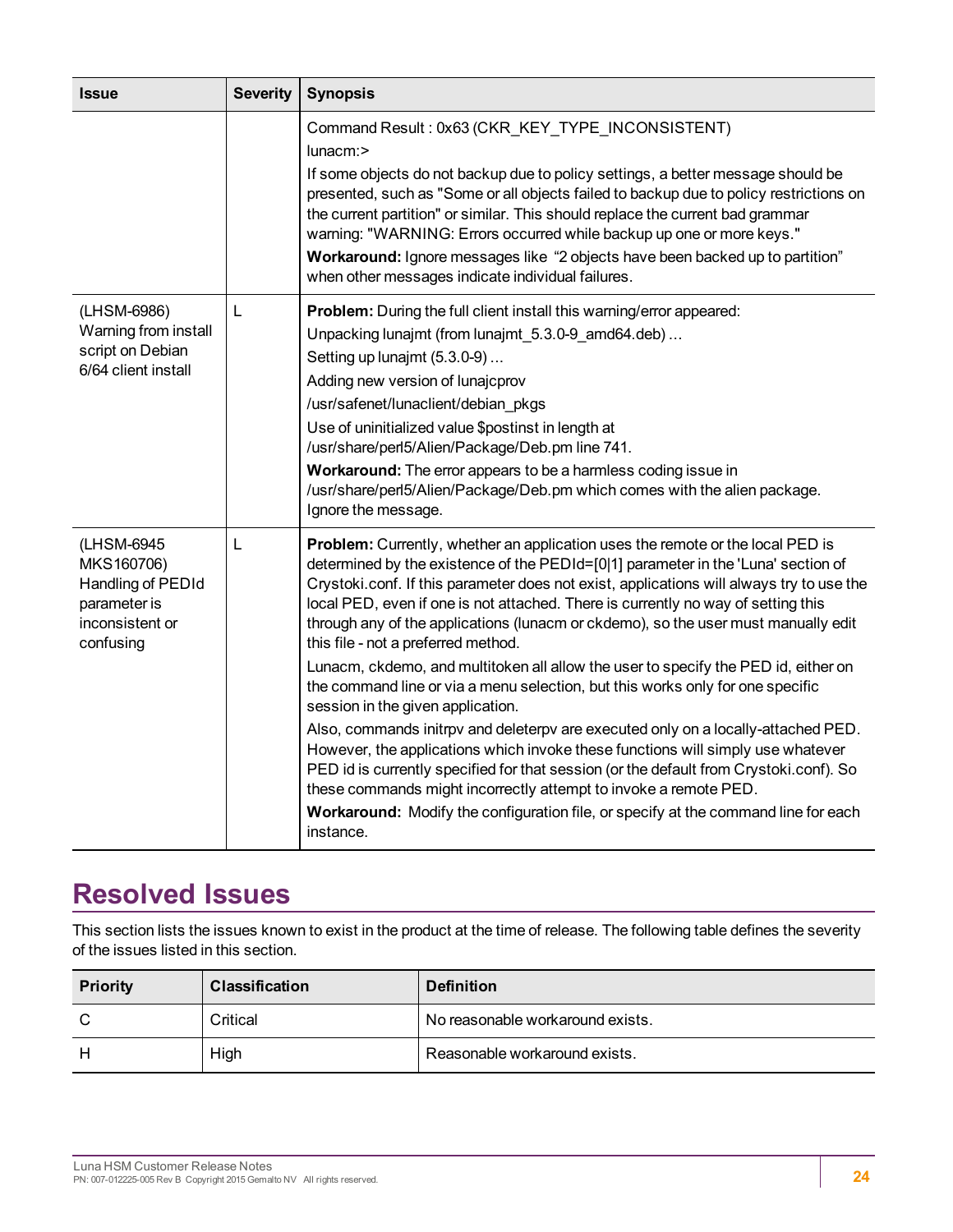| <b>Priority</b> | <b>Classification</b> | <b>Definition</b>               |
|-----------------|-----------------------|---------------------------------|
| M               | Medium                | Medium level priority problems. |
|                 | LOW                   | Lowest level priority problems. |

## <span id="page-24-0"></span>**List of Resolved Issues**

| <b>Issue</b>                                                                                                                                                 | <b>Severity</b><br><b>Synopsis</b> |                                                                                                                                                                                                                                                                                                                                                                                                                                                                                                          |  |
|--------------------------------------------------------------------------------------------------------------------------------------------------------------|------------------------------------|----------------------------------------------------------------------------------------------------------------------------------------------------------------------------------------------------------------------------------------------------------------------------------------------------------------------------------------------------------------------------------------------------------------------------------------------------------------------------------------------------------|--|
| LHSM-18300<br>RemotePED: Luna Backup<br>HSM assigned to client<br>through RBS, could not set<br>up remote PED.                                               | H                                  | <b>Problem:</b> When assigning the Backup HSM to luna client through RBS,<br>the remote PED could not be set up for that Backup HSM, getting CKR_<br>GENERAL_ERROR.<br><b>Resolution: Fixed.</b>                                                                                                                                                                                                                                                                                                         |  |
| LHSM-17289 lunacm "ped<br>vector" commands missing<br>for PPSO Ped-Auth admin<br>partition until I select a<br>legacy HSM, then go back<br>to PPSO slot      | H                                  | Problem: When running lunacm and selecting a Luna PCI-E PED-Auth<br>PPSO admin slot, the ped vector commands are missing, meaning that<br>setting/unsetting a remote PED key is not possible. If lunacm is then<br>pointed at a legacy firmware slot, the ped vector commands are available.<br>Then if lunacm is pointed back at the original PPSO slot, the command is<br>also there!<br>Resolution: Fixed problem with net slot detection.                                                            |  |
| LHSM-15030 STC Token<br>init causes any hidden<br>STC-enabled partitions to<br>be revealed                                                                   | H                                  | Problem: If you enable the HSM policy 39 for STC on the Admin partition<br>of a PCIe K6, any non-configured slots on that HSM should be hidden.<br>However, if we then run 'stc tokenInit', all the slots that should be hidden,<br>reappear.<br>Resolution: Fixed.                                                                                                                                                                                                                                      |  |
| LHSM-15026 LunaCM role<br>list command is broken in<br>Solaris Sparc                                                                                         | H                                  | Problem: LunaCM role list command is broken in Solaris Sparc<br><b>Resolution: Fixed.</b>                                                                                                                                                                                                                                                                                                                                                                                                                |  |
| LHSM-14577 Cannot<br>Verify Audit logging secret<br>from source SA to Centos<br>Client: (Legacy Fw)                                                          | H                                  | Problem: Cannot verify an audit "tgz" file. The file must be untarred, first.<br>Also, the system is unable to verify a log that was in progress when it was<br>archived - that is, only logs in the ready_for_archive folder can be verified.<br>The same log entry that was in progress at the end of one log file will be<br>present and verifiable at the beginning of the next log file.<br>Resolution: The audit-log handling documentation is now improved to<br>highlight the above information. |  |
| H<br>LHSM-17289 lunacm "ped<br>vector" commands missing<br>for PPSO Ped-Auth admin<br>partition until I select a<br>legacy HSM, then go back<br>to PPSO slot |                                    | <b>Problem:</b> When running lunacm and selecting a Luna PCI-E PED-Auth<br>PPSO admin slot, the ped vector commands are missing, meaning that<br>setting/unsetting a remote PED key is not possible. If lunacm is then<br>pointed at a legacy firmware slot, the ped vector commands are available.<br>Then if lunacm is pointed back at the original PPSO slot, the command is<br>also there!                                                                                                           |  |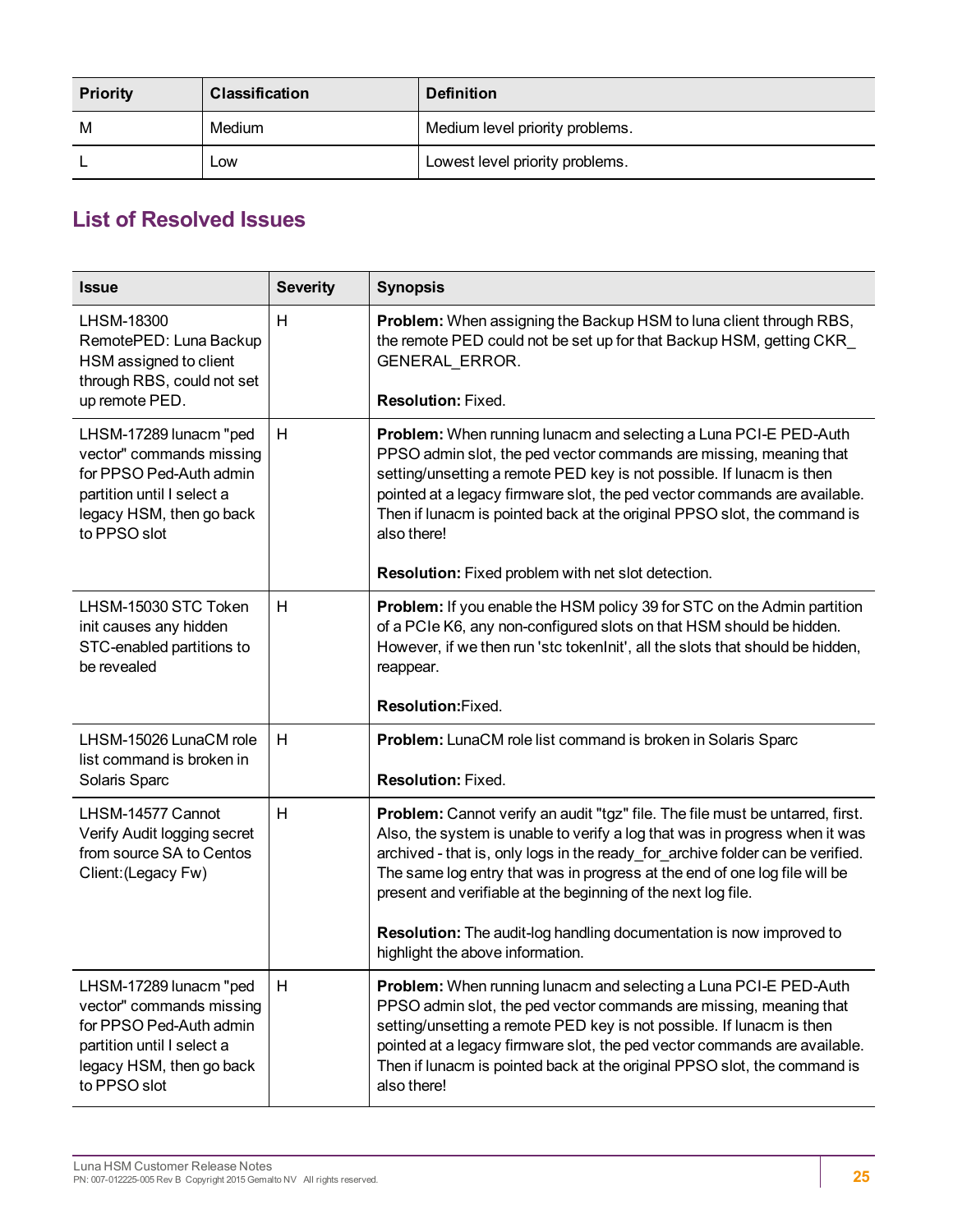| <b>Issue</b>                                                                                                                 | <b>Severity</b> | <b>Synopsis</b>                                                                                                                                                                                                                                                                                                               |  |
|------------------------------------------------------------------------------------------------------------------------------|-----------------|-------------------------------------------------------------------------------------------------------------------------------------------------------------------------------------------------------------------------------------------------------------------------------------------------------------------------------|--|
|                                                                                                                              |                 | Resolution: Fixed problem with net slot detection.                                                                                                                                                                                                                                                                            |  |
| LHSM-15030 STC Token<br>init causes any hidden<br>STC-enabled partitions to<br>be revealed                                   | H               | Problem: If you enable the HSM policy 39 for STC on the Admin partition<br>of a PCIe K6, any non-configured slots on that HSM should be hidden.<br>However, if we then run 'stc tokenInit', all the slots that should be hidden,<br>reappear.                                                                                 |  |
|                                                                                                                              |                 | <b>Resolution: Fixed.</b>                                                                                                                                                                                                                                                                                                     |  |
| LHSM-18364 mem-leak on<br>NTLS under high load.<br>After killing all sessions<br>mem stays spiked up while                   | м               | Problem: Memory-leak on NTLS under high load. After killing all sessions<br>memory use remains high while CPU is at 0%.<br>Resolution: Memory leak found and fixed.                                                                                                                                                           |  |
| CPU is at 0%                                                                                                                 |                 |                                                                                                                                                                                                                                                                                                                               |  |
| LHSM-18340 Sporadic<br>failures to reset CO<br>password on updated<br>PED-Auth legacy partition                              | M               | <b>Problem:</b> Multiple resets and logins for the Crypto Officer on legacy<br>partition resulted in 400000 : LUNA_RET_ENCRYPTED_DATA_<br>INVALID.                                                                                                                                                                            |  |
|                                                                                                                              |                 | <b>Resolution: Fixed.</b>                                                                                                                                                                                                                                                                                                     |  |
| LHSM-18063 "par ar<br>contents/showcontents"<br>displays wrong number at<br>sff token and hangs                              | M               | Problem: Create a legacy partition and setup ntls with a linux client. Use<br>the same sff token, with command "par archive contents" in lunacm or<br>"par archive showcontents" in lunash. Wrong number of objects is<br>displayed and command hangs.                                                                        |  |
|                                                                                                                              |                 | <b>Resolution: Fixed.</b>                                                                                                                                                                                                                                                                                                     |  |
| LHSM-17800 LunaCM:<br>Luna Backup HSM can be<br>initialized only in the Local<br>Luna client, not the remote<br>Luna client. | M               | Problem: Luna Backup HSM can be initialized only in its Local Luna<br>client, not a remote Luna client. After the initialization is completed from<br>the local client, the remote luna client still shows the unlabeled Luna<br>Backup HSM.<br><b>Resolution: Fixed</b>                                                      |  |
|                                                                                                                              |                 |                                                                                                                                                                                                                                                                                                                               |  |
| LHSM-16388 Luna SA 6.0:<br>STC lunash does not find<br>partition with spaces in the                                          | M               | Problem: STC client register operation does not work when partition<br>name contains spaces.                                                                                                                                                                                                                                  |  |
| name on client register                                                                                                      |                 | <b>Resolution: Fixed.</b>                                                                                                                                                                                                                                                                                                     |  |
| LHSM-16289 Luna SA 6.0:<br>STC lunacm seg faults on<br>migrate from ntls to stc<br>with 'stc enable'                         | M               | <b>Problem:</b> Lunacm sometimes segfaults on migrating from ntls to stc<br>when using the stc enable on a 2nd slot. Setup:<br>Client has 2 partitions each from a different Luna SA<br>$\bullet$<br>Client is currently NTLS connected to both Luna SAs.<br>$\bullet$<br>Exchanged public keys to switch to STC<br>$\bullet$ |  |
|                                                                                                                              |                 | 'stc enable' on 1st slot seems ok<br>$\bullet$<br>'stc enable' on 2nd slot exits out of lunacm.<br>$\bullet$                                                                                                                                                                                                                  |  |
|                                                                                                                              |                 |                                                                                                                                                                                                                                                                                                                               |  |
|                                                                                                                              |                 | Resolution: Fixed.                                                                                                                                                                                                                                                                                                            |  |